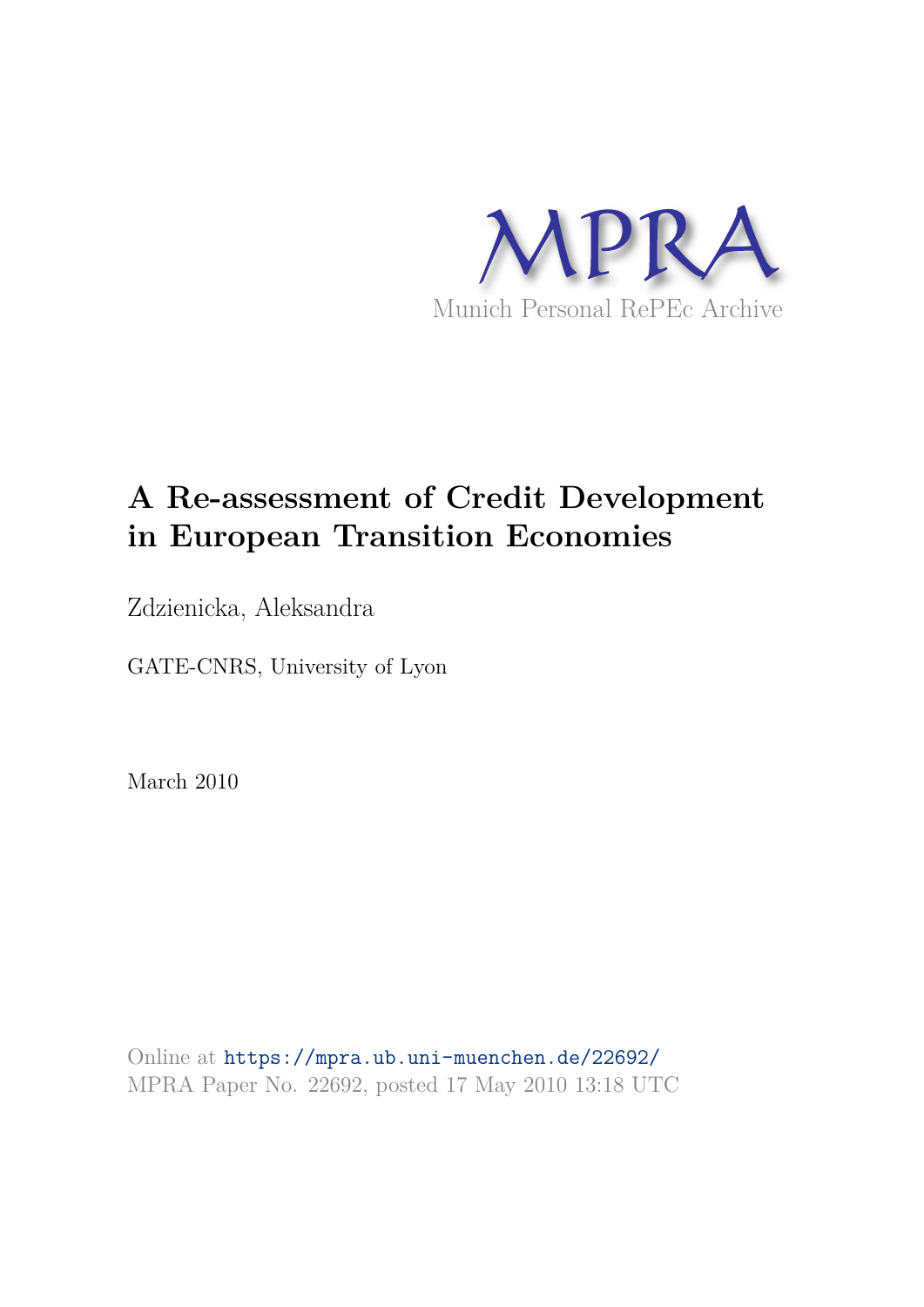# **A Re-assessment of Credit Development in European Transition Economies**

## **Aleksandra Zdzienicka**

GATE-CNRS, University of Lyon<sup>1</sup>

July 2010

## **Abstract**

The aim of the paper is to re-assess the bank credit development in 11 Central and Eastern European countries and to provide new estimates of the credit-to-GDP ratio equilibrium level. Using filtering methods and dynamic panel estimations, our results suggest an "excessive" credit development for most of the studied economies until 2007. After this period, while credit has continued to remain excessive in Bulgaria, Hungary, Poland and Slovakia, it has decelerated in the other countries. However, while the results suggest a possibility of "credit crunch" in the Baltic republics and, to a less extent, in Croatia, credit deceleration may lead to "soft landing" for the Czech Republic, Romania and Slovenia.

Keywords: Bank Credit, Dynamic Panel, CEECs

JEL: C2, G21

1

<sup>&</sup>lt;sup>1</sup> Mailing address: GATE-CNRS, UMR 5824 CNRS, ENS-LSH, 15 parvis René Descartes, BP 7000 69342 Lyon Cedex, Email: azdzieni@ens-lsh.fr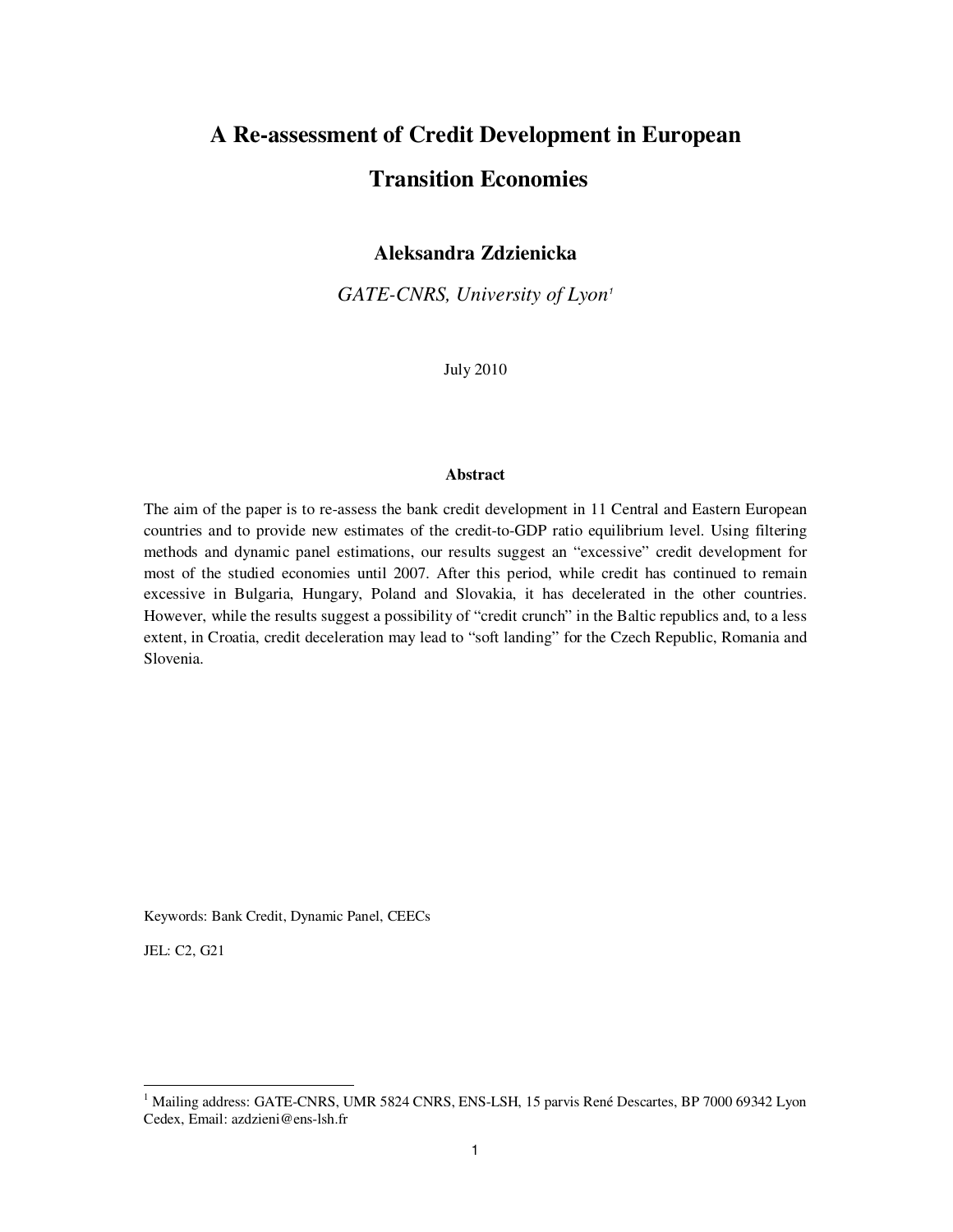### **1. Introduction**

j

There exists a general agreement among economists that strong credit growth has been "one of the most pervasive developments" (Enoch and Ötker-Robe, 2007) in most of Central and Eastern European countries (CEECs hereafter) in the recent years. The strong speed of the process has raised fears about financial and economic stability in a number of countries, in particular in Bulgaria, Croatia, Estonia, Latvia, and Romania.<sup>2</sup> Credit's future development remains however relatively uncertain. On the one hand, the ongoing financial crisis that has visibly deteriorated the liquidity and external financing of the CEECs banking sector will most probably lead to credit deceleration and even to "credit crunch". On the other hand, dynamics of credit can increase again with the world recovery and especially with the progress of the CEECs' economic and monetary integration with the euro area.

The main objective of this work is to shed some light on the private credit development in a group of 11 CEEC countries, analyzing whether the credit increase<sup>3</sup> could be considered as "excessive" and its recent deceleration could be considered as a "soft landing" or rather with "credit crunch".

The assessment of excessive credit is rather difficult to perform, especially in the case of transition economies where excessive credit with respect to long-term equilibrium (or financial sector development) can be considered as part of the "catching –up" process. To analyze excess credit we follow two approaches. The first consists of estimating excessive credit compared to *trend* financial deepening (filtering method). The second method consists of estimating credit deviations from its long-term equilibrium, where to avoid the bias of the

<sup>&</sup>lt;sup>2</sup> Traditionally, a rapid credit growth increases banking sector exposure deteriorating the quality of balance sheets that can lead to banking crises (Demirgüç-Kunt and Detragiache, 1997; Bernanke et al., 1999). This channel is especially relevant in the case of emerging countries presenting important financial challenges such as dependence on external financing and currency and maturity mismatches that make them vulnerable to sudden stops in capital inflows (Chang and Velasco, 1998, 2000). Other important credit-crises channel works thought rapidly developing financial intermediaries (Goldstein, 2001), poor regulated and/or malfunctioning banking and financial sector, and implicit or explicit public guarantees.

 $3$  It is worth to specify that "credit growth" refers here to an increase in private sector credit ratio (level) and that credit boom and "excessive" credit growth are used interchangeably.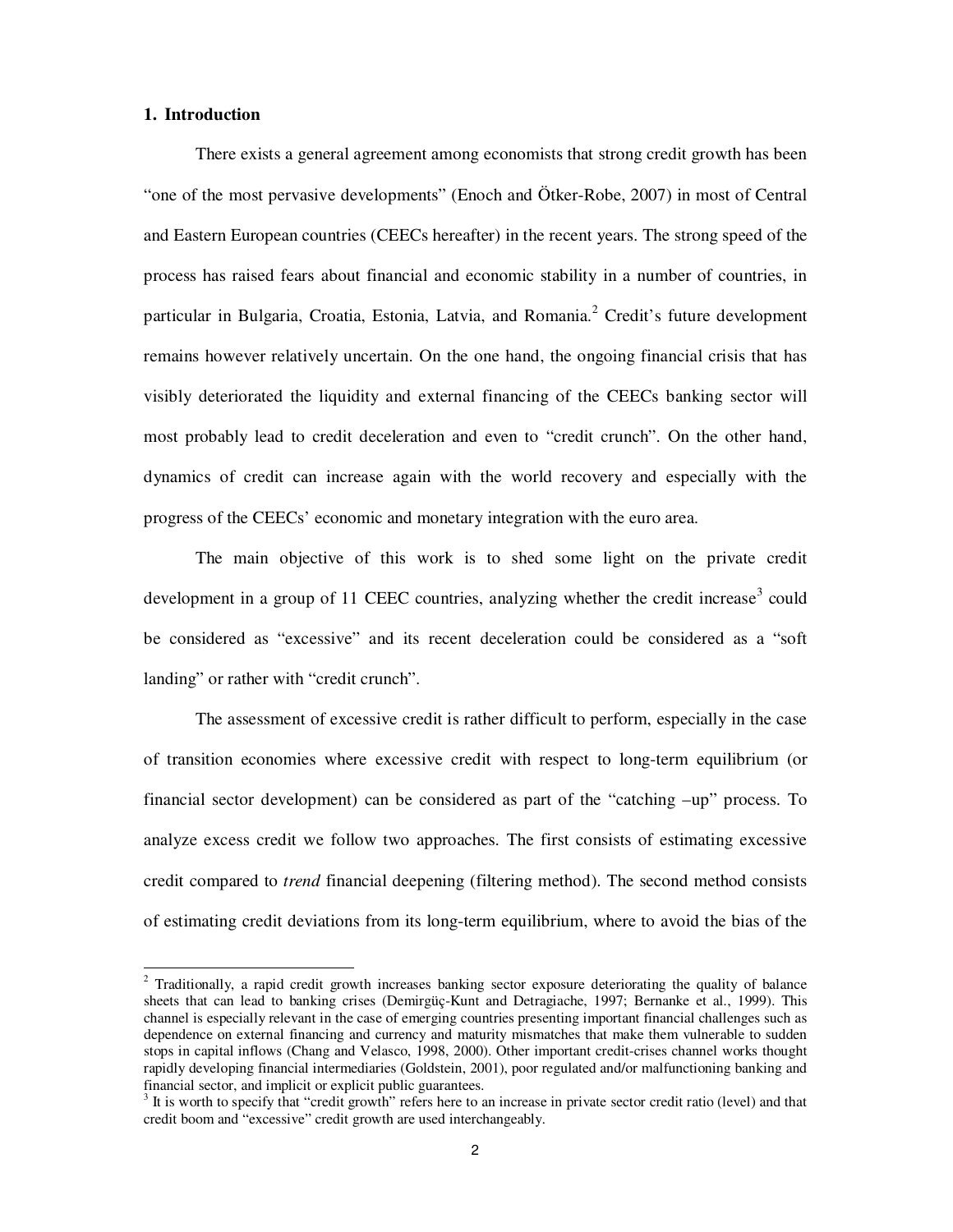CEECs' adjustment process we estimate the out-of-sample equilibrium level for a panel developed European countries (which can be considered their "natural" benchmark).<sup>4</sup>

The results based on these methods confirm a significant acceleration in private credit for all countries taken in exam until 2007. In particular, our findings suggest that the credit growth significantly exceeded the level which is consistent with financial development and macroeconomic fundamentals. After this period, while credit has continued to remain excessive in Bulgaria, Hungary, Poland and Slovakia, it has decelerated in the other countries. However, while the results suggest a possibility of "credit crunch" in the Baltic republics and, to a less extent, in Croatia, credit deceleration may lead to "soft landing" for the Czech Republic, Romania and Slovenia.

The rest of the paper is organized as follows. Section 2 briefly describes the stylized facts about the CEECs' financial and banking sectors over the period of 1995-2008. Section 3 presents the empirical methodology. Section 4 reports the results. Finally, Section 5 concludes.

## **2. Financial Structure, Banking Sector and Credit Growth in the CEECs' economies: Stylized Facts (1995-2008)**

The CEECs have started their transition process at the beginning of the 1990's. Since then, the structure of their economies and financial sectors has converged toward Western European standards. However, despite a considerable progress, the convergence process is far from being completed. For example, the CEECs' banking sector and financial markets when compared with the euro zone remain relatively underdeveloped. For example, at the end of

j

<sup>&</sup>lt;sup>4</sup> The use of one of these two methods is a common way to treat the problem of "excessive" credit growth in transition economies. The first paper analyzes the subject was proposed by Cotterelli et al. (2005). Further developments can be found in Schadler et al. (2005), Backé et al. (2006) or Kiss et al. (2006). Some papers focus only on a group of the CEECs – Brzoza –Brzezina (2005). Some of these works are regrouped in the book edited by Ch. Enoch and I. Ötker-Robe (IMF, 2007). For more detailed analyze see for example Coudert and Pouvelle (2008).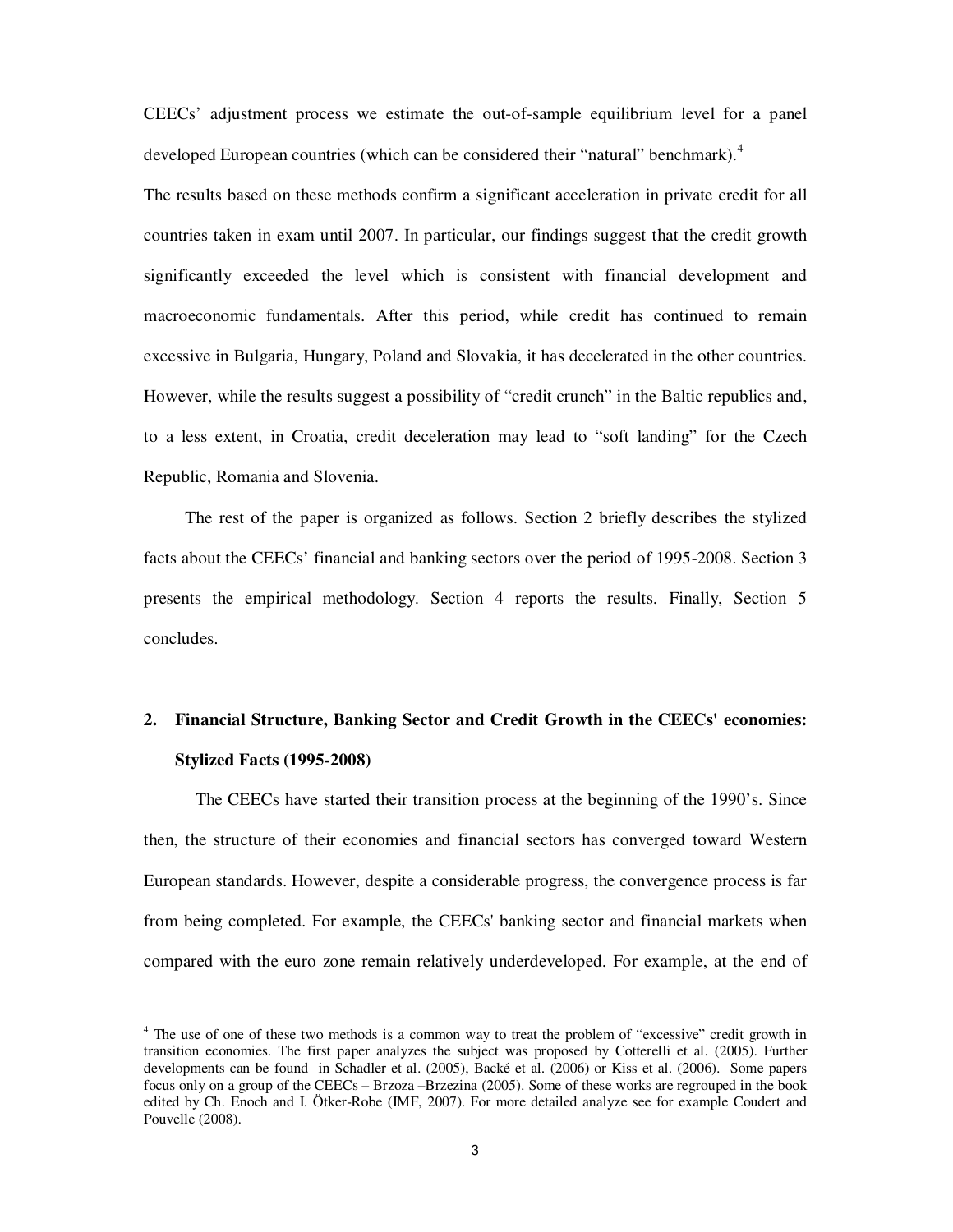2008 financial intermediation (total banking assets in percent of GDP) reached over 100% in five CECs economies (Hungary, the Czech Republic, Poland, Slovakia and Slovenia), almost 80 % in the three Southern Eastern economies (Bulgaria, Croatia and Romania), which is still far from the euro-zone level:  $262.3\%$ .<sup>5</sup>

The CEECs' financial sectors are dominated by private banks, and credit constitutes the most important source of external financing for firms. At the end of 2008, total credit to non-banks reached on average 64.1% of GDP (127.8% in euro zone), of which almost 28.0% to household (53.1% in euro zone). Another feature of the CEECs' banking sector is the predominant presence of foreign, mostly European, banking groups (Table 1) which market share in total banking assets accounts for almost 100 percent in some countries.

Looking closely at the credit development, it is possible to notice important similarities among the CEECs such as i) a large part of foreign-denominated loans in total credits (Table 1) ; ii) an important role of external sources; iii) and an increasing role of domestic deposits for credit financing (Figure 1). At the same time, significant differences arise. For example, credit growth to the private sector has been rising at different rates (Figure 1), starting at the end of the 1990's in some countries, such as the Baltic Republics or only recently in the others (Figure 3). Indeed, credit growth has visibly increased in the Southern European countries (Croatia, Bulgaria and especially in Romania), but also in Slovenia. Credit expansion in the remaining economies but still some visible acceleration could be noticed since the period of 2006-2007.

When private sector credit is analyzed, some heterogeneity can also be noticed. For example, credits to households, alimented in a great part by mortgage loans, exceeded these to private firms in Croatia, Estonia, Latvia and Poland. The opposite can be remarked for Bulgaria, the Czech Republic, Hungary, Romania, Slovakia and Slovenia. In these countries

j

<sup>5</sup> Raiffeisen Banking Sector Report (2009)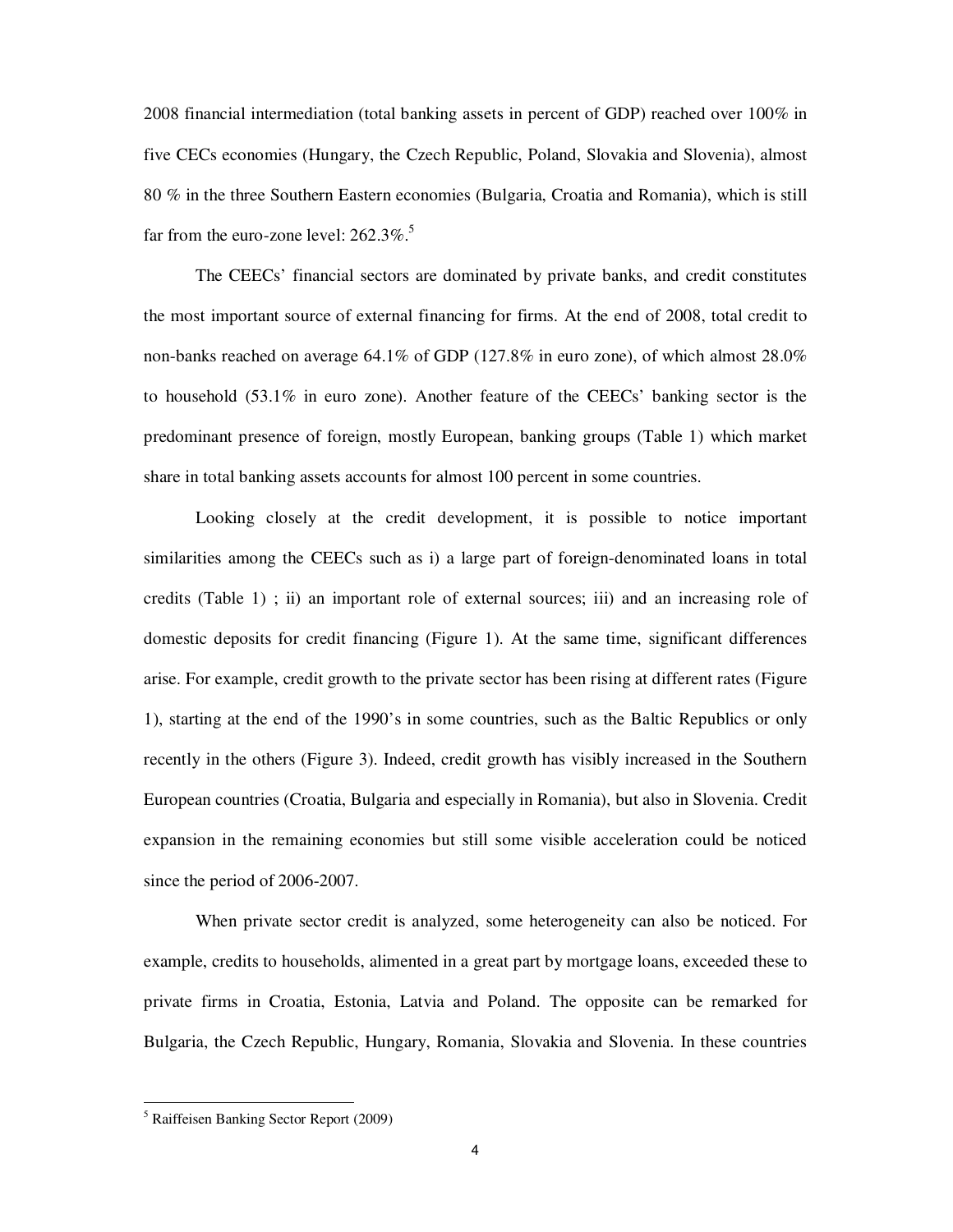the part of credit to private firms<sup>6</sup> is more important (Table 1). Moreover, in some countries the part of foreign-currency credits is more important than in the others. This is particularly visible in the Baltic countries where foreign-currency loans reached over 85% of GDP (55.6% in Lithuania), but also in the Southern Eastern European countries and Hungary (63.8%). In Slovakia and Slovenia the part of credit denominated in foreign currency, which in 2006 exceeded 55% in 2006, has visibly deceased since their euro adoption (respectively 21.8 and 9.6%). This heterogeneity in credit dynamics and distribution can have various causes, such as a different degree of economic development, development of financial intermediation, presence of foreign-owned banks and different institutional and regulatory frameworks.<sup>7</sup>

### **3. Methodology**

j

To determine whether credit level can be considered as "excessive", it is possible to adopt two different approaches. The first consists of estimating a country-specific trend and compare it with the actual credit development (Cottarelli et al., 2005). The second consists of estimating a country's long-run equilibrium determined by fundamentals, and to compare it with the actual development. In both cases, the deviations between the actual and long-term values are used to detect situations of excessive credit growth.

<sup>&</sup>lt;sup>6</sup> This « sectoral breakdown » can have important implications for the sustainability of credit boom. Traditionally, the credit expansion to private firms is considered as driving economic growth investment (see Kiss et al. (2006) for sectoral analysis). However, development of credit to firms can also be substitution effects of FDI inflows generating more volatile growth and greater probability of economic downturn (see Calvo and Corricelli (1992, 1993) or more recently Corricelli and Masten (2004) for the role of credit in growth dynamics). Unfortunately data availability does not allow for more detailed bank credit data disaggregation.

<sup>&</sup>lt;sup>7</sup> See Arcalean et al., (2005) in Ch. Enoch and I. Ötker-Robe (2007) for more detailed analysis of the causes and nature of private sector credit growth in the CEECs.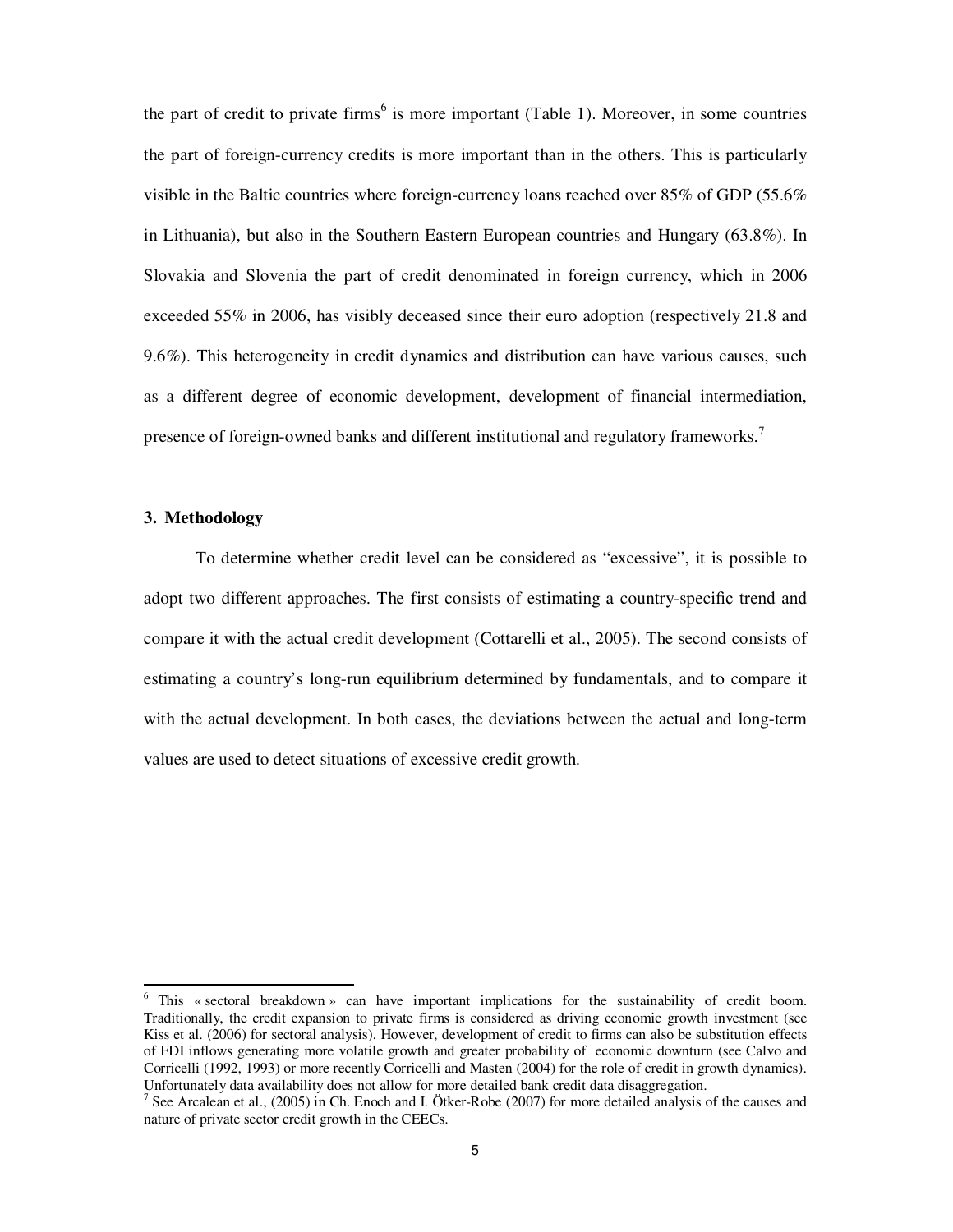## **3.1. Credit deviation from its trend**

j

In the first approach we construct a country-specific backward-looking stochastic trend using the Hodrick-Prescott (HP) filter as proposed by Gourinchas et al. (2001).<sup>8</sup> Then the predicted credit ratio is compared to the actual one taking into account the size of each country's banking sector (*relative deviation*) and financial development (*absolute deviation*). The *absolute deviation* is the difference between actual private credit-to-GDP ratio and its long-term trend that corresponds to financial development of the country while the *relative deviation* is measured by the rapport of financial development on actual credit-to- GDP ratio that captures the size of banking sector. To determine if the resulting deviations indicate credit boom, i.e. the situation when the level of credit-to-GDP ratio remains above its long-term trend, we employ the threshold values as established in Gourinchas et al.  $(2001)$ . <sup>9</sup>Following the authors, credit can be considered excessive compared to a country's banking sector development if exceed q threshold level of 4.8 percent, and as "boom" if superior to 6.4 percent. When compared to financial sector development, credit becomes excessive if exceeds the threshold of 24.9 percent, and as boom if superior to 31.1 percent.

It is important to stress that, though useful and simple to use, the aforementioned method presents some important drawbacks: i) since the threshold values are established on the basis of previous leading-to-crises experiences, their choice remains arbitrary; ii) in the case of transition economies, the short data span and especially the initial low level of banking credit may bias the estimation of the trend.

 $8$  The HP filter is applied on the credit-to-GDP ratio recursively from the beginning of the sample to successively the last five year include, i.e. 1995-2002, 1995-2003, …, 1995-2008. The smoothness parameter is set at 100, but the results are qualitatively unchanged if a smoothness parameter of 6.25. As suggested by Ravn and Uhlig (2002), the Hodrick-Prescott filter with this smoothness parameter produces cyclical components comparable to those obtained by the Band-Pass filter. Additional results are available from the authors upon request.

<sup>&</sup>lt;sup>9</sup> Gourinchas et al. (2001) analyze a large sample of credit boom episodes over 40 years and define a leading boom as a deviation of the private credit-to-GDP ratio from its stochastic trend. The authors consider two possible deviations: relative and absolute, and take into account two limit and boom threshold values for credit development. These thresholds were defined to capture exactly 100 cases of lending booms in the sample of 91 countries over the period of 1960-1996.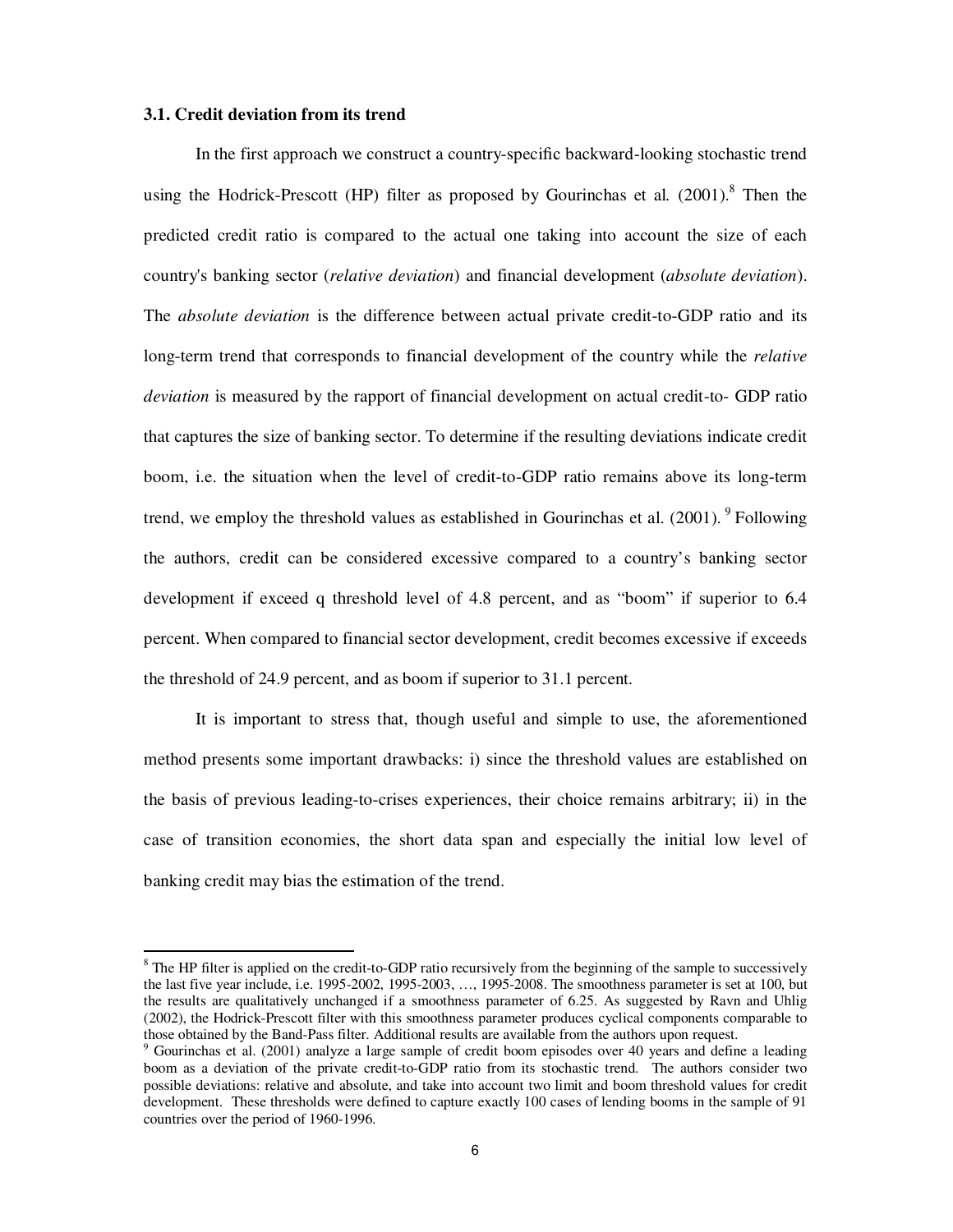#### **3.2. Credit deviation from long-term equilibrium**

The second approach consists of estimating the out-of-sample long-term relationship between the credit-to-GDP ratio and its fundamentals. The variables we consider are: i) GDP per capita  $\left(\frac{GDP}{Pop}\right)$  as proxy of economic development<sup>10</sup>; ii) financial liberalization, proxied by the spread between lending and deposit interest rate  $(S)^{11}$ ; real interest rate as measure of borrowing costs (*r*); inflation ( ), and banking credit to public sector  $\left(\frac{BCPP}{GDP}\right)$  to capture substitution effects between private and public credit. In detail we estimate the following equation:

$$
\frac{BCPS}{GDP}_{it} = f\left(\frac{GDP}{Pop}_{it}, r_{it}, \pi_{it}, S_{it}, \frac{BCPP}{GDP}_{it}\right) \tag{1},
$$

where  $rac{BCPS}{SDR}$ GDP it stands for each country private-credit-to-GDP ratio.

The variables are pre-tested for the presence of unit roots, applying traditional panel unit tests.<sup>12</sup> The tests fail to reject the null hypothesis of a unit root, while reject the null hypothesis of a unit root in first differences. However, we do not run the cointegration tests since the error correction terms from the pooled mean group (PMG) estimations can be used for this purpose. Indeed, if the variables are cointergrated, i.e. long-term equilibrium between them exist, the coefficient associated to the error term should have a negative statistically significant sign.<sup>13</sup> The long-term equilibrium is then estimated using three different specifications.

 The first specification consists in the traditional static panel model using a fixed-effects estimator. However, given possible endogeneity problems in the second specification we estimate a dynamic panel model by the GMM-Arellano and Bond estimator (1991).

j

 $10$  This argument is supported by partisans of "supply-leading phenomenon" (McKinnon, 1973) and used in some growth models incorporating financial sector (Lucas 1988; Grossman and Helpman, 1991; Aghion and Howitt, 1992). For more details see for example Levine, 1997.

<sup>&</sup>lt;sup>11</sup> See, for example, Kaminsky and Reinhart  $(1999)$  and Aghion et al. (1999).

 $12$  Levin, Lin and Chu (2002), Breitung (2000), Im, Pesaran and Shin (2003), Fisher-type tests. The results are available from the author upon request.

 $13$  See Table 7-9.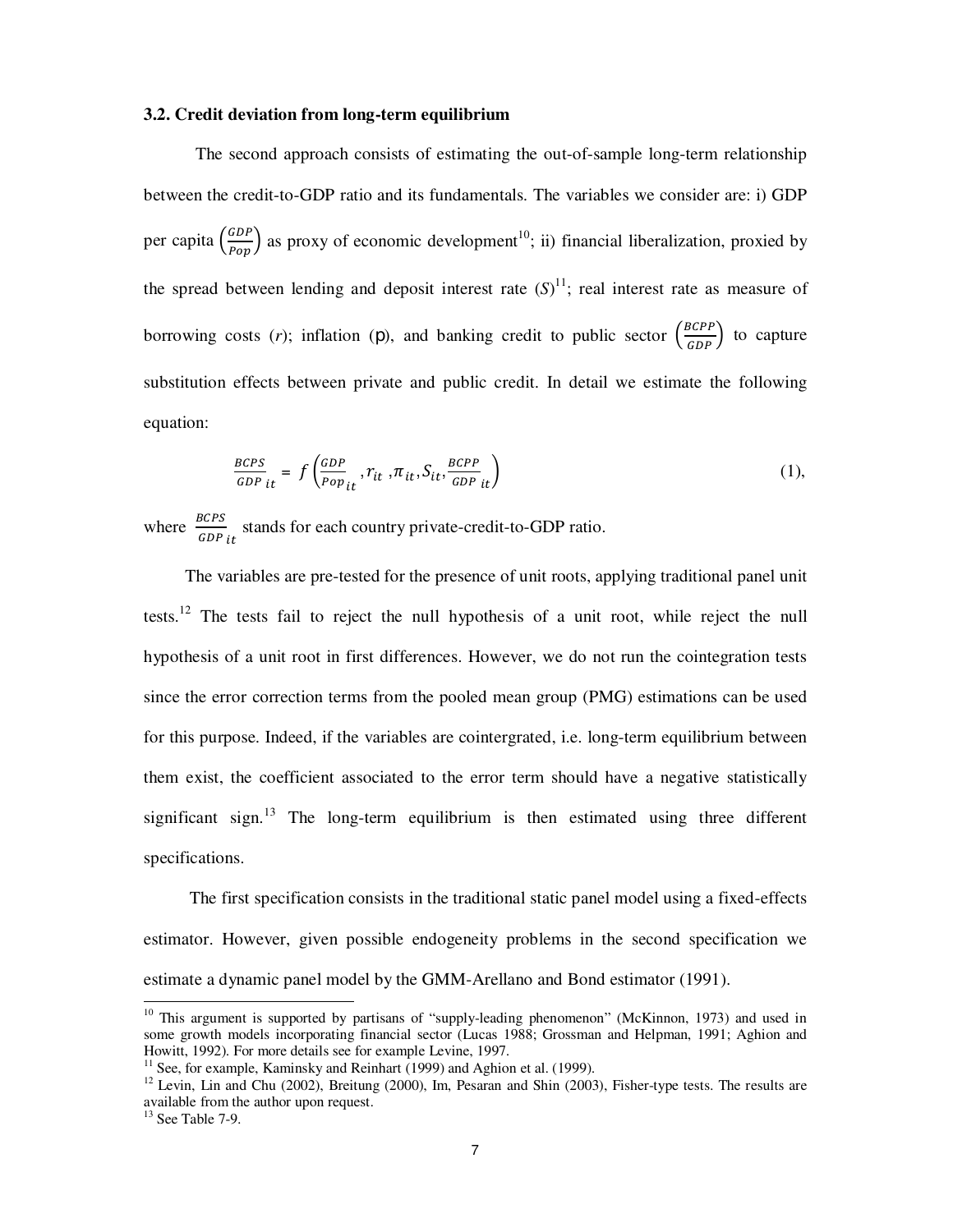The two aforementioned models can already provide useful information about credit developments, but their major limitation is that they estimate the average values of the parameters assuming homogeneity across the sample.<sup>14</sup> So, we also model credit dynamics applying the following pooled mean group (PMG) estimator as developed by Pesaran, Shin and Smith  $(1999)$ :<sup>15</sup>

$$
\Delta Y_{it} = \alpha_i + \theta_i (y_{i,t-1} - \beta' x_{i,t-1}) + \sum_{j=1}^{p-1} \gamma_{ij} \Delta y_{i,t-j} + \sum_{j=1}^{q-1} \gamma'_{ij} \Delta x_{i,t-j} + \varepsilon_{i,t}
$$
 (2),

where, the  $\Delta Y_{it}$  stands for the actual credit-to-GDP ratio,  $\beta$  are the common long-run parameters,  $x_{i,t-i}$ - is the vector of explanatory variables for group *i*. The country-specific short-term dynamics are measured by the  $\theta_i$  parameters (error correction terms) while unexplained country-specific effects are captured by  $\alpha_i$ . This heterogeneous dynamic model has incontestable advantages in explaining credit growth development in the new EU countries, since different countries' features may imply different dynamics (speed) toward a common long-term equilibrium (Kiss et al., 2006).

Equation (1) and (2) are estimated for a sample of Western European countries<sup>16</sup>, which constitute a "natural" benchmark for the CEECs' economies.<sup>17</sup> The estimated long-term coefficients are then applied to compute the equilibrium level of credit for each CEEC and to calculate the deviation between actual and predicted credit values.

j

<sup>&</sup>lt;sup>14</sup> Moreover the GMM –Arellano-Bond estimator has been designed for panels with a large number of groups (N) relative to number of time series  $(T)$  which is not the case in our study.

This estimator allows the intercepts, short-run coefficients and errors variances to differ, but the long -run coefficients are constrained to be the same across groups. Indeed, there are good reasons to expect the long –run equilibrium relationships between variables to be similar across groups due, for example, to arbitrage conditions or common technologies influencing all groups in a similar way.

<sup>&</sup>lt;sup>16</sup> Belgium, Denmark, Finland, France, Germany, Ireland, Italy, the Netherlands, Portugal, Spain, Sweden and the United Kingdom.

 $17$  We also run the in-sample estimations, but when the initial specification is applied, not all variables seem to be cointegrated, and some long-term coefficients are statistically insignificant and/or have unexpected signs, which confirms the existence of the "transition bias". The results are available from the authors upon request.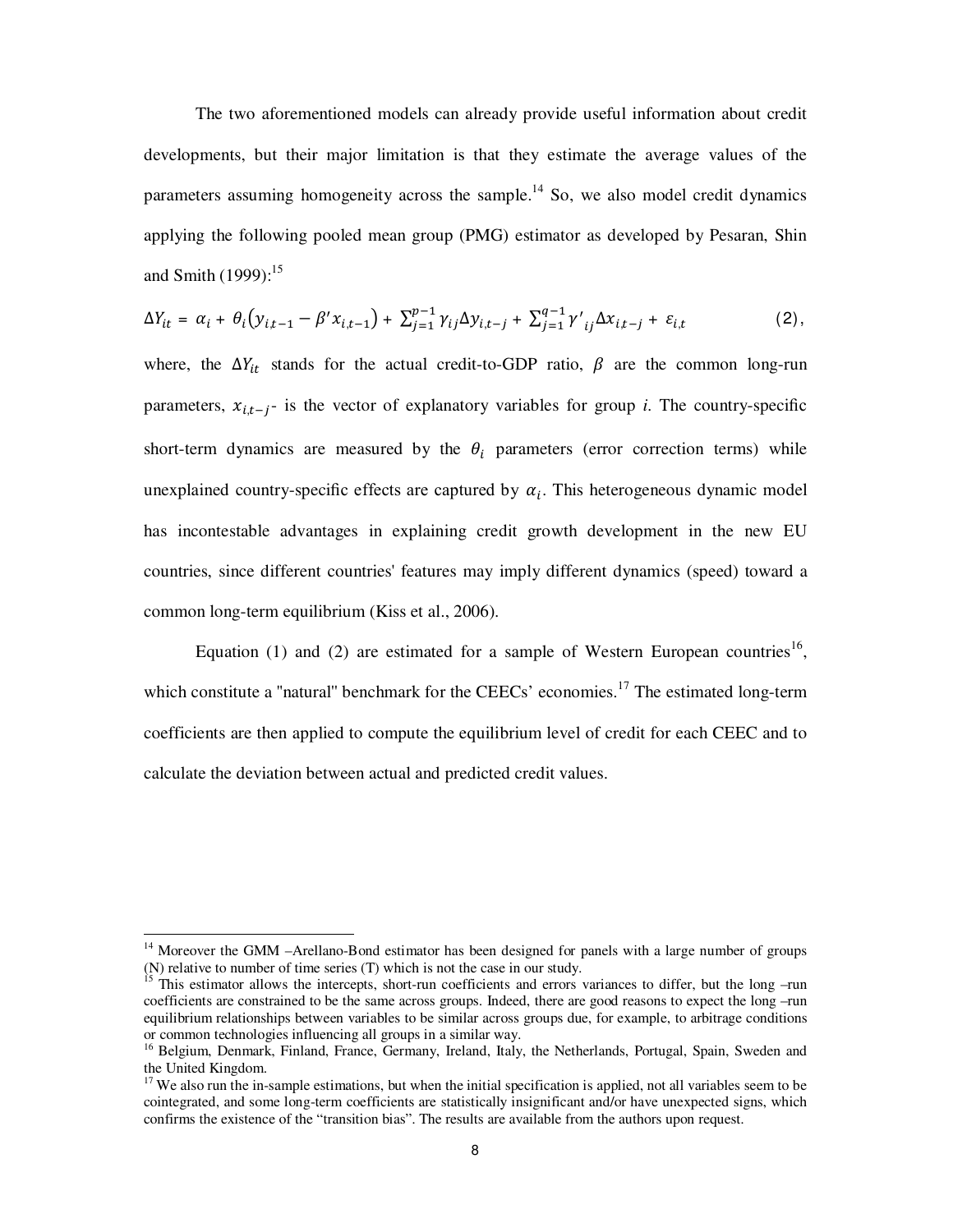#### **4. Results**

#### **4.1. Credit Deviation from Trend**

Table 2 reports the credit-to-GDP ratio and its *absolute deviation* from the trend. Looking at the table we can see that in 2008, five of the studied countries (i.e. Bulgaria, the Czech Republic, Poland, Slovakia and Slovenia) have credit levels well above the boom threshold and two of them (Hungary and Romania) above the excess threshold.

These findings constitute a significant change when compared with previous credit developments. Indeed looking at the recent past, in 2002, only one country, Latvia, had an increase in the credit-to-GDP ratio that could be classified as excessive. In 2004, the credit level in Bulgaria was over the boom threshold and three countries (Estonia, the Czech Republic and Lithuania) were in a situation of excessive credit. In 2006, three more countries (Croatia, Romania and Slovakia) experienced excessive credit levels. In 2007, seven countries had credit levels well above the upper threshold (Bulgaria, the Czech Republic, Estonia, Latvia, Lithuania, Romania and Slovenia) and one country (Slovenia) had an excessive credit close to boom.

However, when credit developments are compared to the size of banking sector (*relative deviation*) credits seem to be below the excess limit for several countries in most of the sample period (Table 3). For example, in 2008 all countries had a relative deviation well below the lower thresholds. In particular, the only countries that experienced a situation of excessive or boom credit over the 2002-2007 period were: Bulgaria (2003, 2004, 2005 and 2007); the Czech Republic (2005, 2006, 2007); Lithuania (2005); and Romania (2007).

However, a closer examination of the results (Table 2 and 3) reveals that the credit increase is particularly important in almost all of the countries under consideration until 2007. In some of them (the Czech Republic, Hungary, Poland, Slovakia and Slovenia) credit increase has continued even in 2008.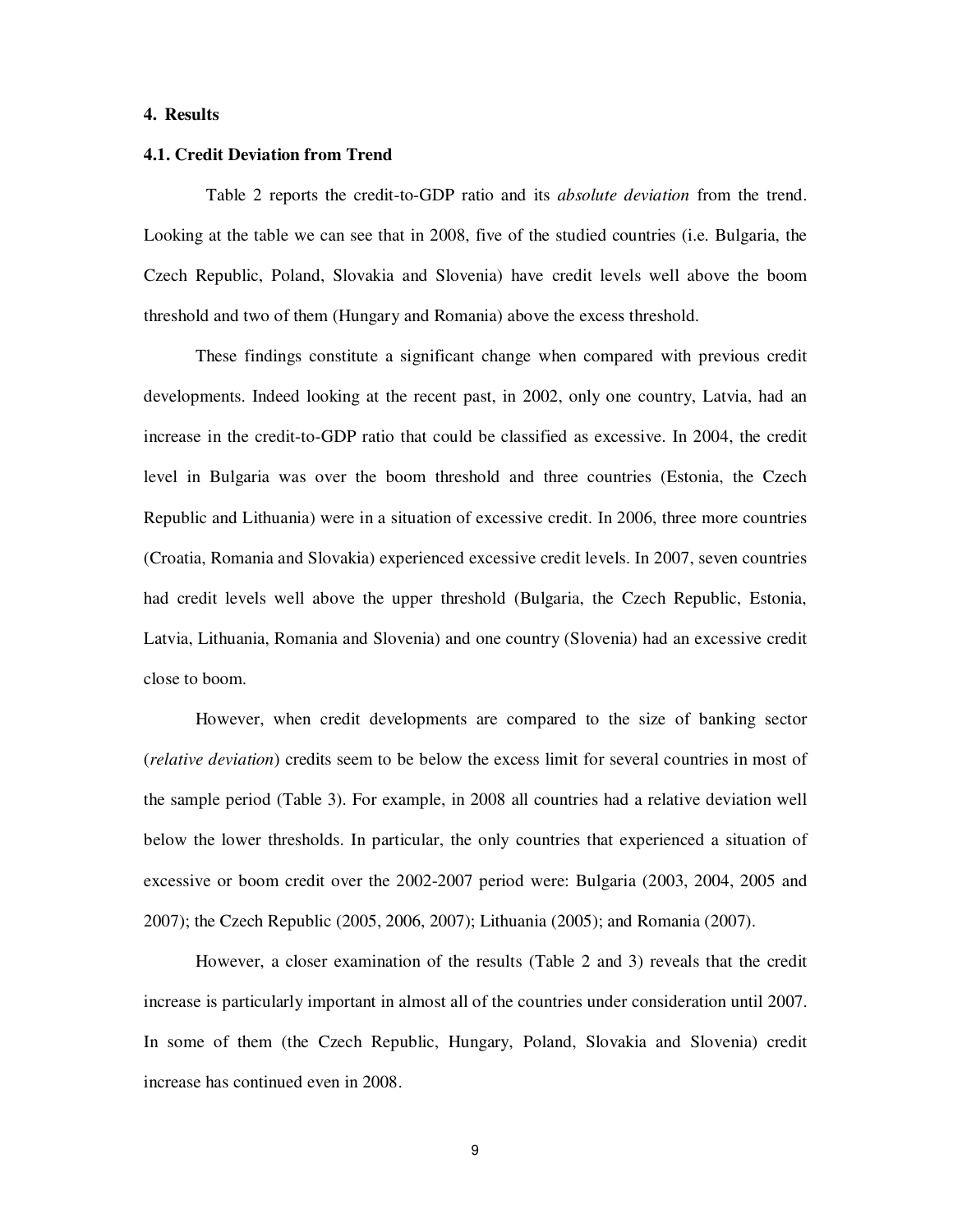#### **4.2. Credit Deviation from long-term equilibrium**

Long term credit equilibrium levels are estimated for Western European countries over the period 1980-2008. In doing so we employed three estimation techniques (FE OLS, GMM and PMG) which suggested that the most robust determinants of credit are GDP per capita and inflation<sup>18</sup> (Table 4). Out-of-sample credit equilibrium levels and the credit deviations are then computed using the estimated coefficient in Table 4. In particular, given the advantage, in terms of econometric properties, of the PMG over the other two econometric techniques, the PMG estimates were used.

Looking at the out-of-sample estimations of credit growth and its deviations from actual values (Figure 2), the results suggest that for several countries credit was excessive in the recent years. In detail, the countries that suffered from the credit contraction in the 1990's seem to improve their credit dynamics. The credit equilibrium has been achieved and even exceeded recently for Bulgaria, Hungary and Lithuania. In the Czech and Slovak Republics, the credit-to-GDP ratio showed a positive turning point in 2004. However, this tendency was much slower for Poland and Romania, where credit dynamics have been relatively stable, but some recent increase, especially in the case of Poland can be remarked.<sup>19</sup>

For the last group of countries, Croatia, Estonia, Latvia and recently Slovenia, our findings confirm the persisting "overshooting" in credit development. Indeed, these countries' credit-to-GDP ratio has stayed well beyond their long-term equilibrium for at least the three or four last years. In the case of Estonia, a visible deceleration in credit growth can already be

j

 $18$  The full set of results and specification is available from the author upon request. GDP per capita and interest rate are included in all studies treating private credit growth. For example, Schadler et al. (2005) use PPP-based GDP and real long-term interest rate; Boissay et al. (2005) real GDP, real interbank rate and real retail lending rate and time trend; Backé et al. (2006) among other variables PPP-based GDP, short and long interest rate, inflation ; Kiss et al. (2006) use GDP per capita, interest rate and inflation.

 $19$  It is worth to underline that in the case of these two countries credit growth did accelerate in the recent period, but this tendency has also concerned the GDP per capita evolution, a variable used to determine the credit longterm equilibrium in our study.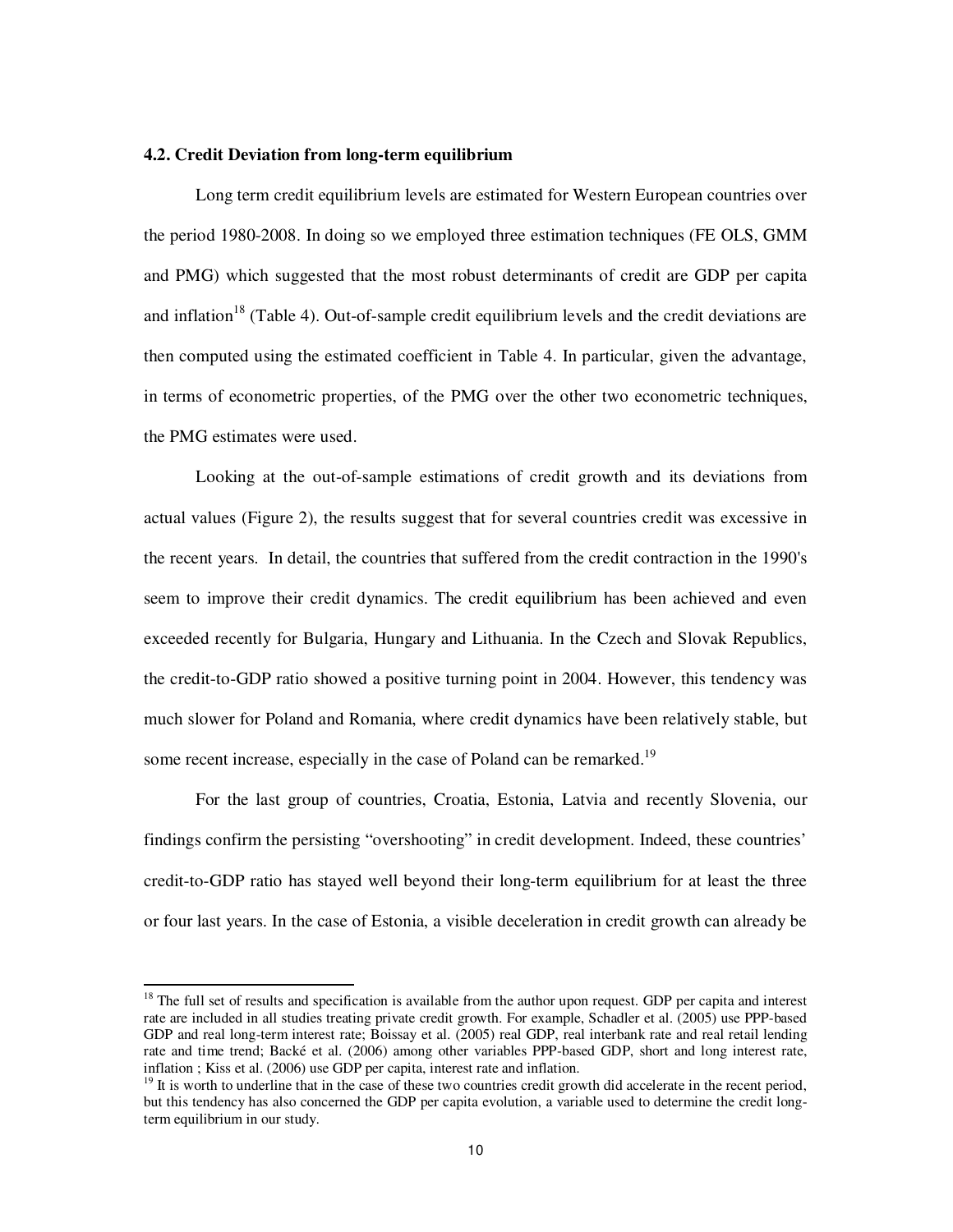noticed since 2007. At the same time, a deceleration in credit growth can also be remarked in the Czech Republic, Lithuania and Romania.

## **4.3. "2008" - End of excessive Credit? Soft Landing? Credit Crunch?**

Considering both estimation methods (Table 6), we can depict visible excessive credit for all of the CEECs. Indeed, all countries experienced excessive peaks in credit expansion during the period under exam. However, comparing the results from the different methods, some differences emerge. For example, filtering methods depict credit boom for the Czech Republic, Romania, Slovakia, and recently for Poland while the out-of-sample estimations find that credit level in these countries has stayed below its long-term equilibrium. Other important differences when these two approaches are compared concern the timing and duration of excessive credit. For example, filtering methods detect excessive credit growth earlier than panel estimations in the case of Bulgaria, Latvia and Lithuania and latter in case of Croatia, Estonia and Hungary.<sup>20</sup> However, both methods confirm excessive credit in Slovenia since 2005, a visible acceleration in credit development in Poland and deceleration in Lithuania and Romania since 2007.

When comparing with some previous analyses, we find the confirmation of "excessive" credit increase in the case of Estonia and Latvia, but also, to a less extent, in the case of Bulgaria, Croatia, Hungary, Lithuania and Slovenia. For other countries, such as the Czech Republic and Slovak Republic, Romania and especially, until recently, for Poland the risk of credit boom has been low. The difference in the results can arise from *different* definition of credit boom, different methods used (filtering and long-term equilibrium methods), and different time periods covered. Indeed, the authors find that in some countries,

1

 $20$ These differences can arise from an uncertain causality relation between financial sector deepening and economic development. For more detailed analysis of causality see, for example, Diev and Pouvelle, 2008.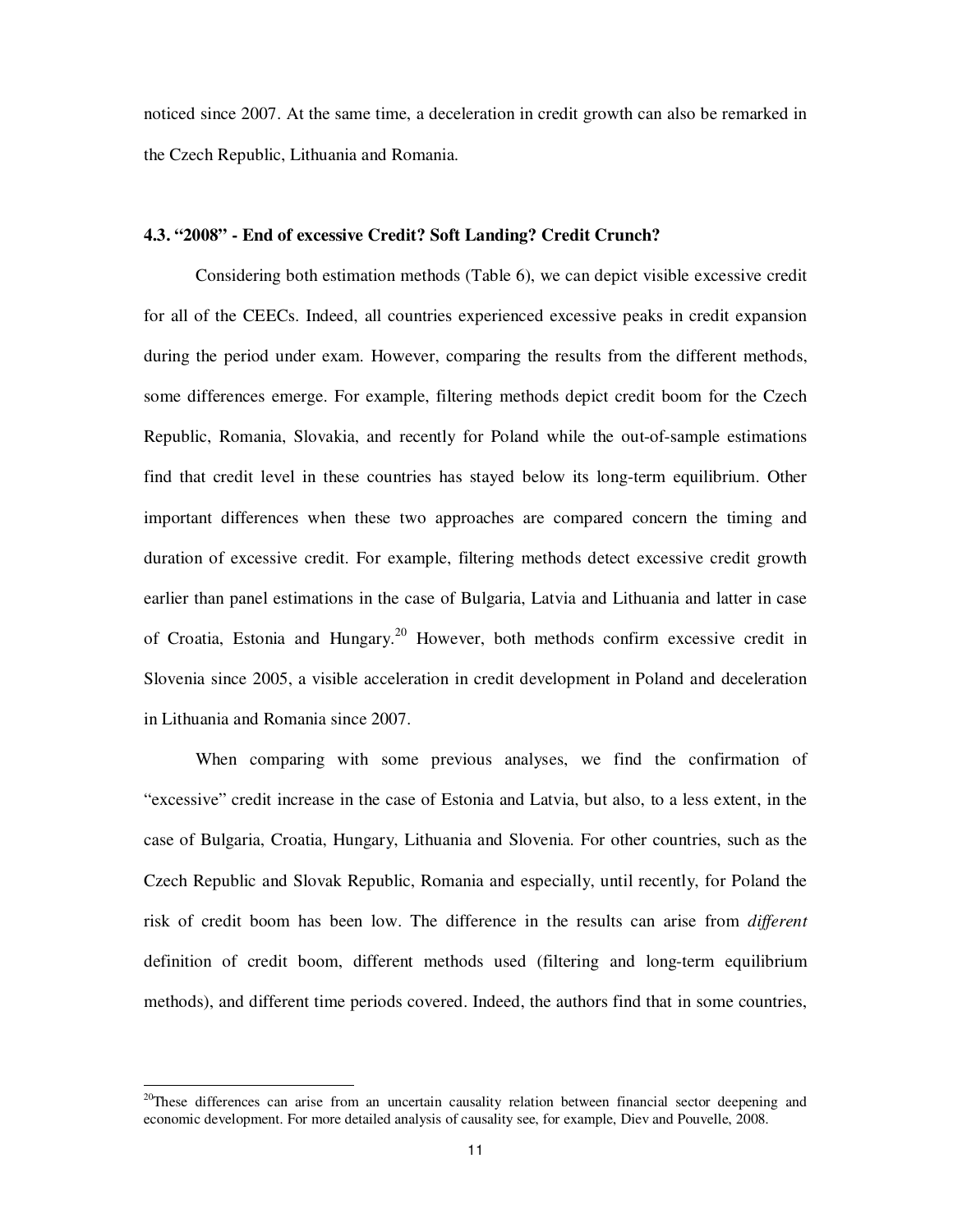credit has reached its equilibrium level at the end of their estimation period and prolonging the estimation period we find that private credit has crossed this level.

In all, it is possible to notice "excessive" credit developments in all CEE countries over the studied period. More precisely, in Bulgaria, Croatia, Estonia, Hungary, Latvia, Lithuania and Slovenia, and close to "excessive" credit growth in the Czech Republic, Poland and Slovakia. In the case of one country – Romania, we can remark a visible credit increase, but the risk of "credit boom" remained relatively low.

Credit boom episodes must end eventually, but whether it will be absorbed ("soft landing") or followed by bursts ("credit crunch") depends on many factors such as: sources of credit financing, currency and maturity structure of private sector and banks' balance sheets, general and regional economic outlook, political environment, quality of bank supervision, prudential controls and financial development in the rest of the world. The excessiveness in credit development can become problematic and increases in most of the case the vulnerability of the countries. For example, growing foreign financing of private credit may lead to expensive "credit crunch" in the occurrence of sudden reversals in capital inflows. Moreover, in situation where credit growth is mostly denominated in foreign currencies, a sharp depreciation may increase debt burden and lead to solvability problems, banking and debt crises. In addition, it is also possible that credit "excessiveness" will increase the fear about financial sustainability, entailing banks deposits withdraws and lead to "bank runs" and crises. Finally, the fact that countries have the same *lender* can lead to a shift in investors' behavior and increase the risk of contagion in the region.

Although the lack of data for the last period makes impossible to draw more definitive conclusions about the CEECs mid-2000s "credit booms" and their ending, some interesting remarks can already be drawn: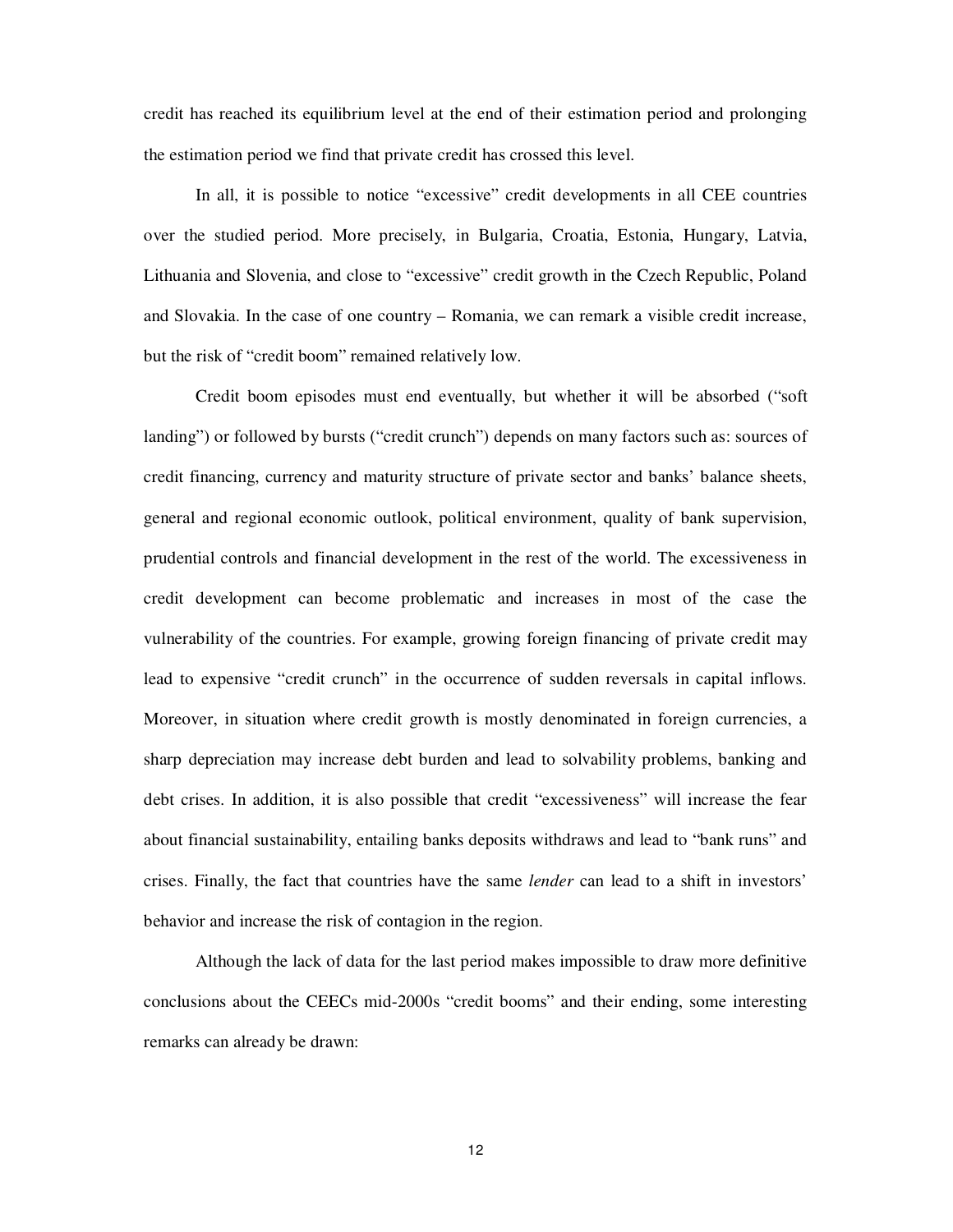i) The countries with the greatest (Estonia, Latvia and Lithuania) or growing (Croatia and Romania) financial disequilibria (currency mismatch, foreign credit financing) have noted a slightly increase in credit-to-GDP ratio in 2008. However, credit level compared to its longterm trend has visibly decreased in all these countries. When we compare credit to their longterm equilibrium level, we can notice a visible decrease in credit levels in Estonia, Latvia and Lithuania since 2007, while in Romania and Croatia the deceleration has been less important. In all, our results seem to suggest that in these countries the mid-2000s "credit boom" has decelerated rapidly because of the negative turn in capital movements. In the Baltic Republic, especially in Estonia and Latvia, credit and demand booms raised fears about economic overheating already in 2007 alimenting the doubts about these countries financial and economic stability. The word liquidity crunch amplified risks reducing sharply bank credit, stock and housing prices and finally domestic demand and economic growth. Croatia has also suffered from the uncertainty about banking and financial stability, and has been confronted to slower foreign capitals inflows and deposits withdrawals that reinforced private credit contraction. In Romania, the authorities tried to curb "credit boom" implementing restrictive measures, but since the  $4<sup>th</sup>$  quarter of 2008, the tightened lending conditions (liquidity constrains, external financing scarcity) have slowed credit demand contributing to economic slowdown. Except the above-mentioned countries, "credit crunch" can occur in the near future in Hungary. In fact, this country has reported a continuous increase in credit-to-GDP ratio as compared to its long-term trend and equilibrium, but since 2006 growing financial disequilibria and recession (resulting from the necessity of twin deficits correction) have increased the risk of expensive credit burst.

ii) Credit boom has continued despite the general slowing credit dynamics in Bulgaria, Poland and Slovakia. More precisely, the credit-to-GDP ratio has continued to increase especially to the long-term equilibrium. Our findings may suggest that these countries have preserved their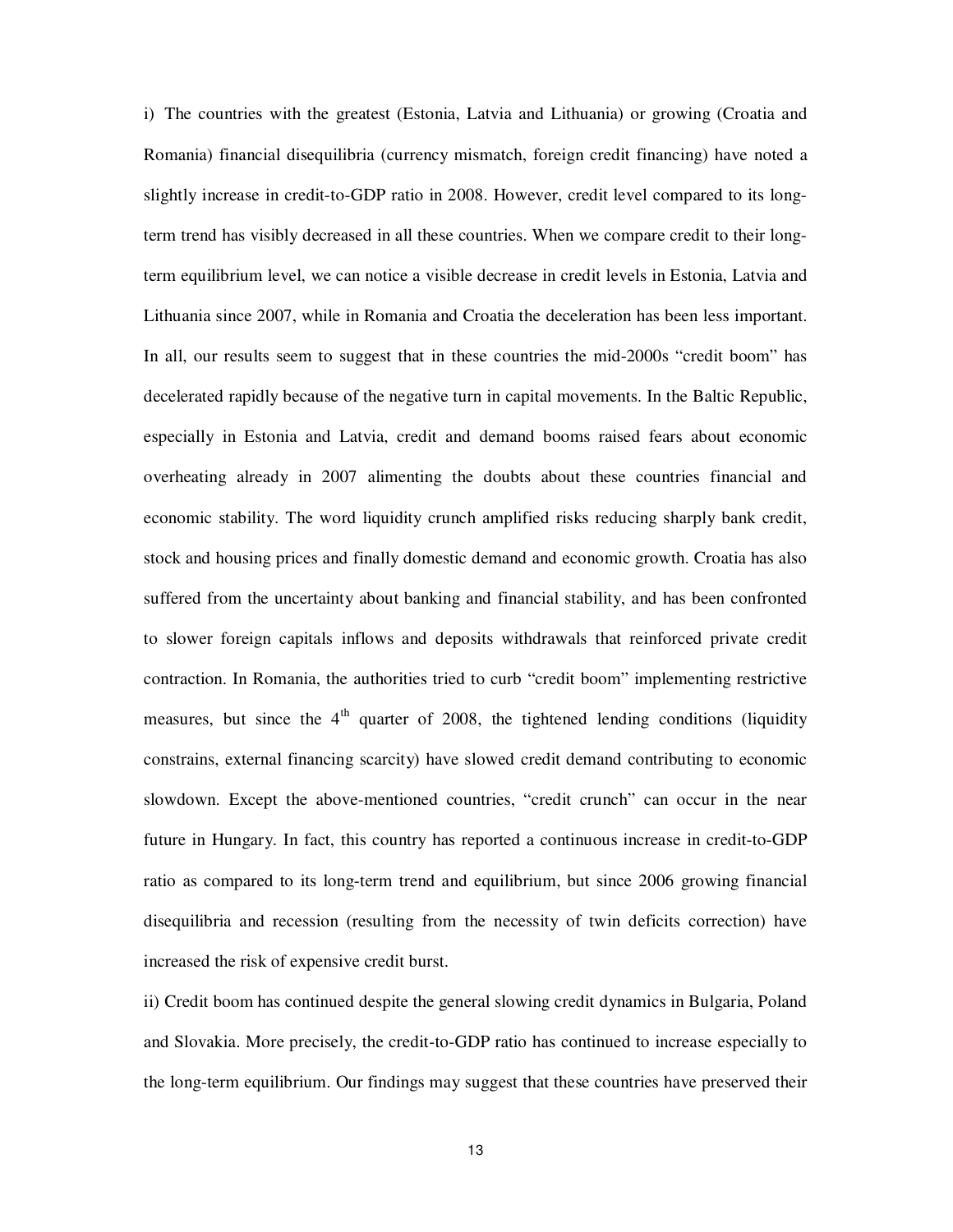banking and financial stability thanks to their strong fundamentals, growth perspective and, for Bulgaria and Slovakia, exchange rate agreements. For example, in Poland where after initial and short-lasting deposits withdrawals, credit has continued to growth thanks to strong fundamentals, sustained growth and authorities' actions. Bulgaria has also noted an exceptional growth dynamics and financial sector stability during the ongoing financial crises. This was undoubtedly due to the very large foreign exchange rate reserves. Finally, Slovakia has been well protected by the euro adoption and remained almost completely unaffected by the financial crisis showing an increase in the private credit during the whole period.

iii) For the remaining countries, the Czech Republic and Slovenia, we can remark a visible deceleration in credit ratio as compared to its trend and equilibrium since 2007, but whether this deceleration finishes "softly" or "crushed" remains uncertain. On the one hand, these countries seem to be well protected from financial turmoil by the low dependence on external financing and the liquid and stable banking sector, and in the case of Slovenia – by the euro. On the other side, their small and open economies have suffered already from the global economic slowdown and the general uncertainty that affected internal and credit demands.

#### **5. Conclusion**

The aim of this work was to re-assess the bank credit development in 11 Central and Eastern European countries. In particular we tried to determine whether the mid-2000s credit expansion could be considered as "credit boom" and the recent slowdown in credit growth qualified as "soft-landing" or rather "credit crunch". For this purpose we considered credit level as "excessive" when it exceeded the equilibrium value that could be justified by country's financial development and economic fundamentals. The critical values were determined on the basis of a stochastic trend and panel estimations of the long-term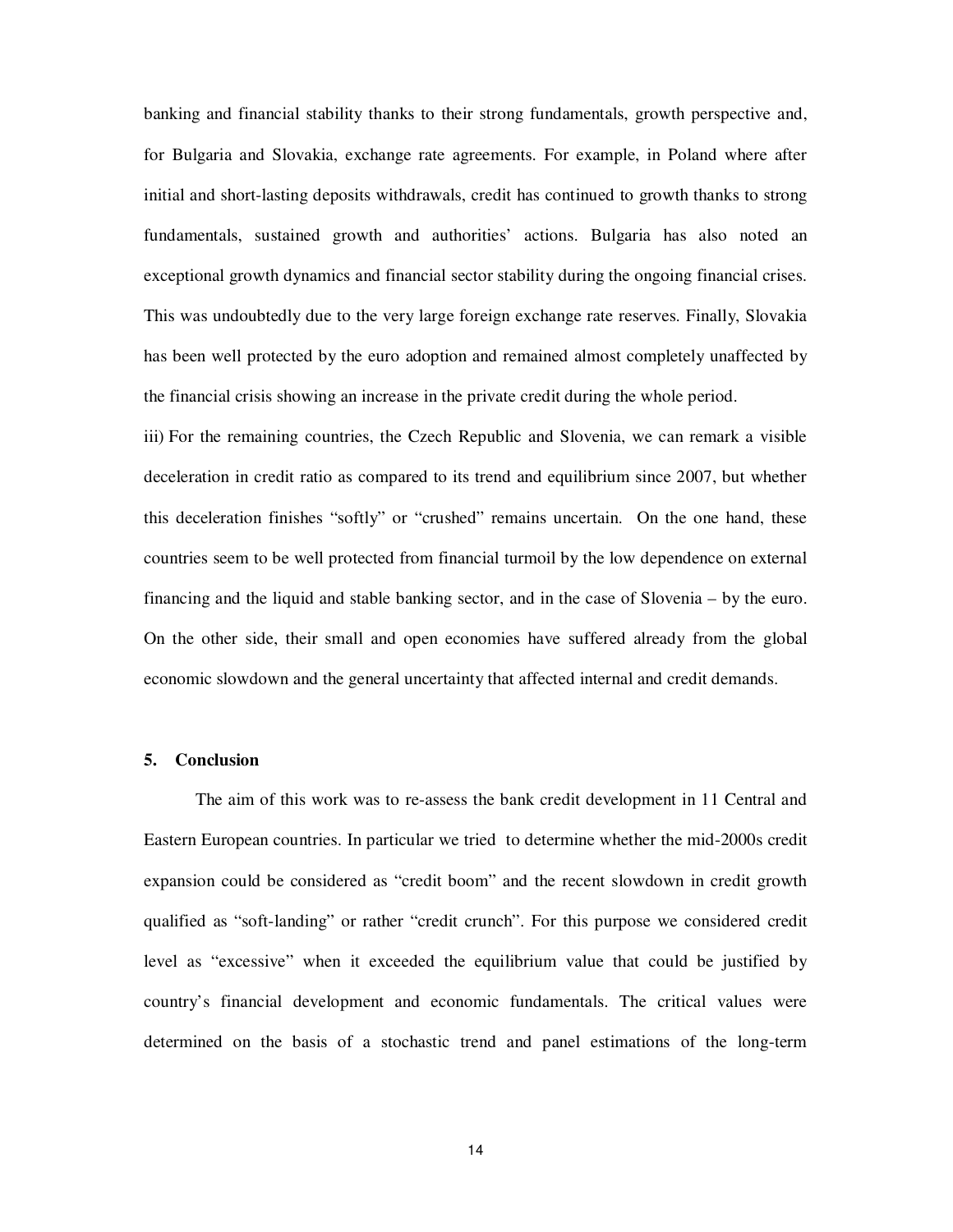equilibrium. The first method was carried out using the Hodrick-Prescott filter, and the second one applying the fixed-effects, dynamic and pooled mean group estimators.

Our estimation results reported the "excessive" or close to "excessive" credit development in the case of all studied economies at least until 2007. After, this period, our findings corroborated the thesis about "credit crunch" in at least five of analyzed CEECs. More precisely, a general peak in credit expansion that can be qualified as "excessive" and continue to nowadays can be noticed for Bulgaria since at least 2003. Poland and Slovakia have visibly improved their credit dynamics since respectively 2006 and 2008. For the Baltic Republics, especially Estonia and Latvia, "credit boom" started at least in 2004 and finished in 2007 by the sharp decrease of credit ratio, that, accompanied by an important turn in capital inflows and economic slowdown, can be qualified as "credit crunch". In two Southern Eastern European countries, Croatia and Romania, our results reported an important credit increase during at least 2006, but we also noticed, especially for Croatia, a sharp deceleration in credit growth after 2007. In the case of three Central European countries, the Czech Republic, Hungary and Slovenia, our finding confirmed a visible acceleration in credit dynamics that can be qualified as "excessive" in the case of Hungary and Slovenia since 2006 and 2005.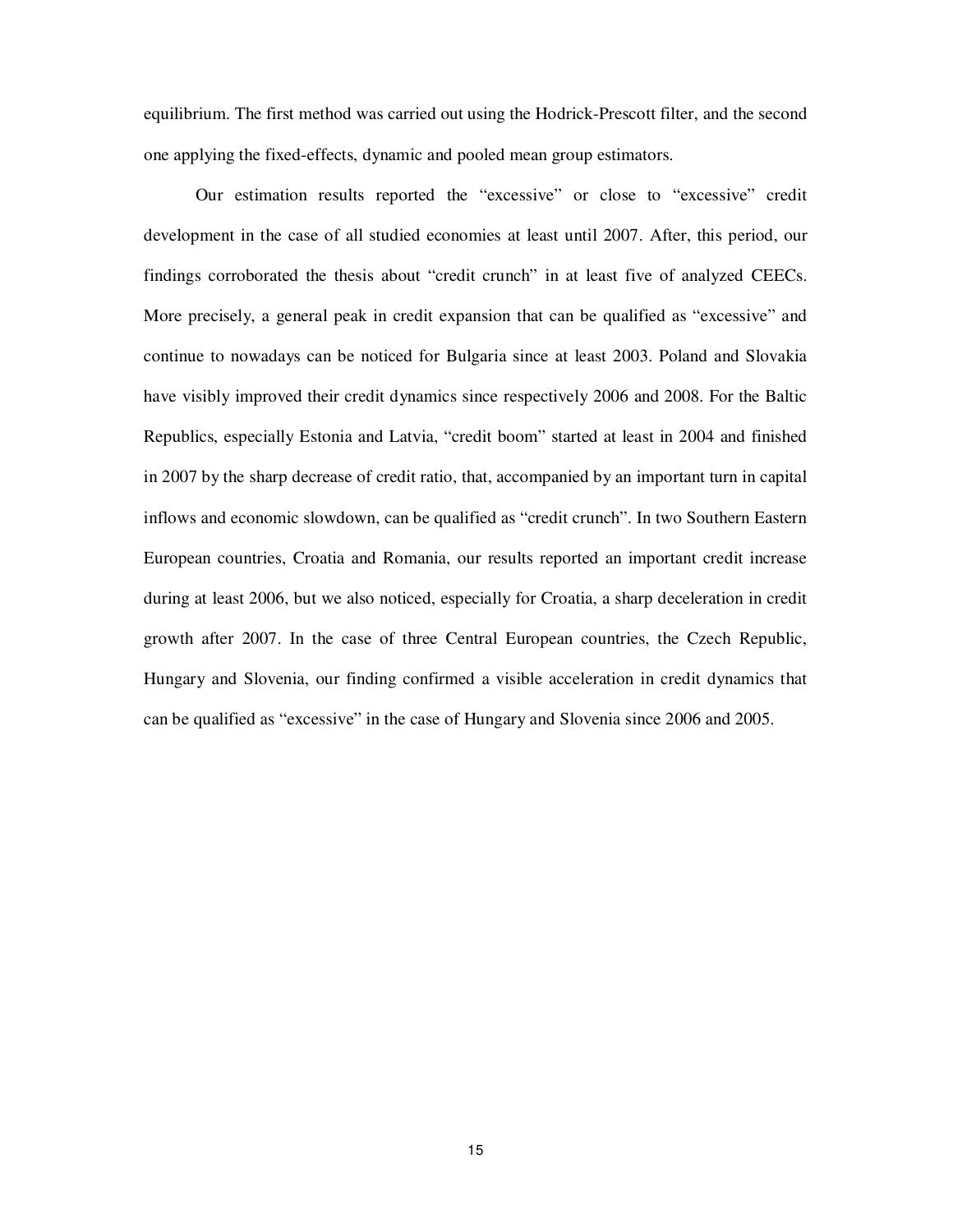**Figure 1: Change in Credit-to-GDP ratio, Banks Domestic Deposits and Net Foreign Liabilities in the CEECs (2004-2007)** 



Source: IMF, Author's calculations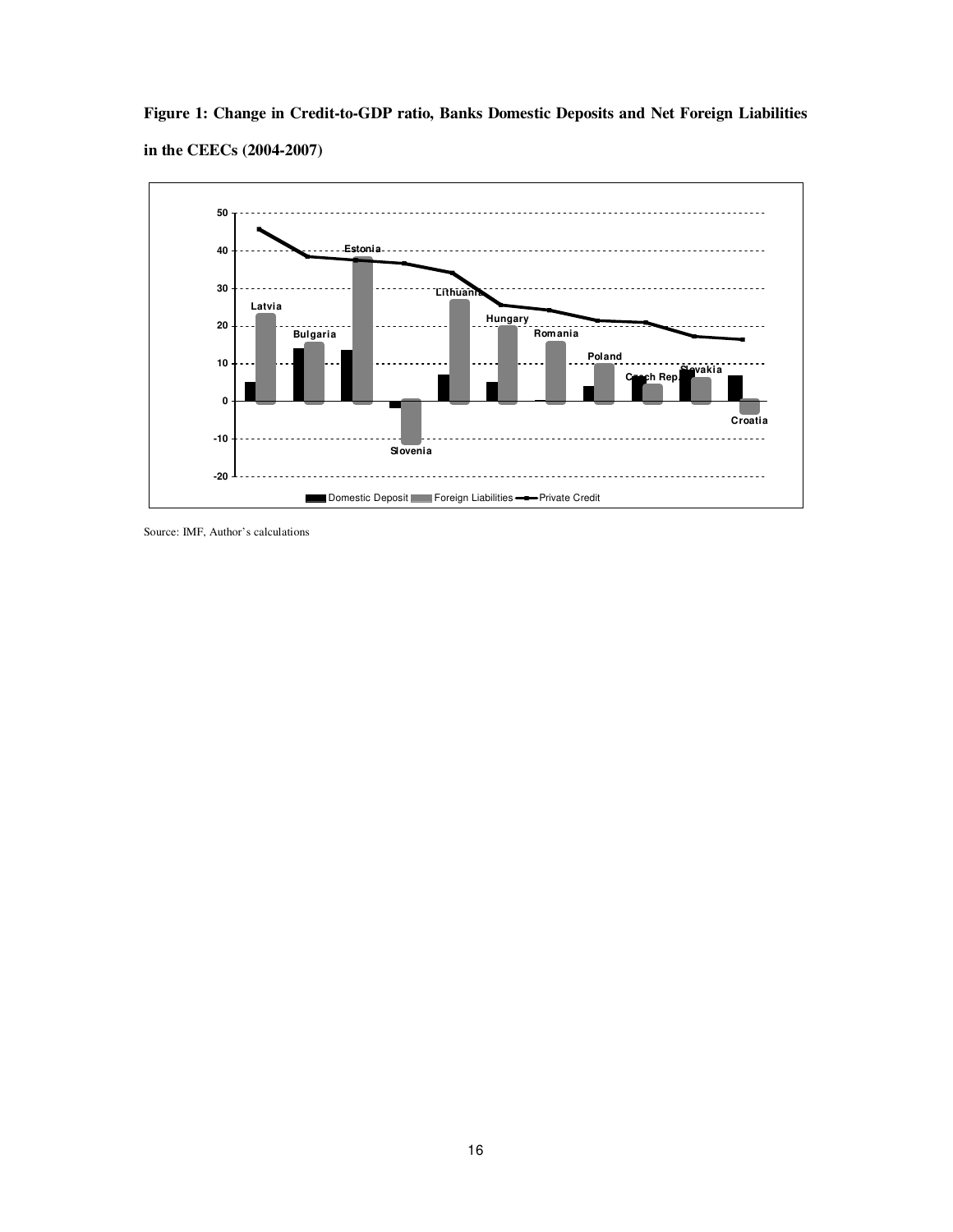

**Figure 2 : Credit Deviation in the CEECs (out-of-sample estimations)** 

17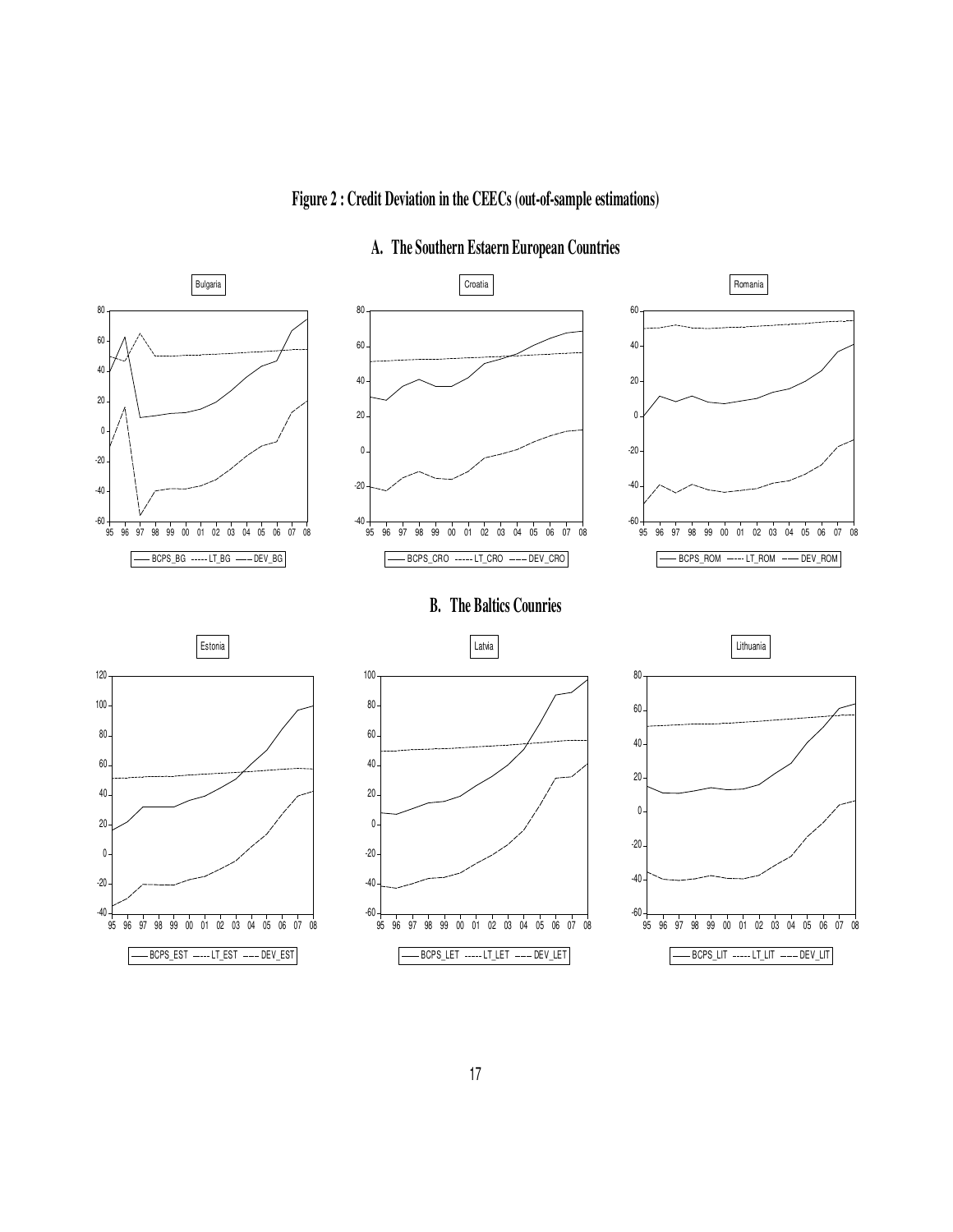

**Figure 2 (cont.) : Credit Deviation in the CEECs (out-of-sample estimations)** 

**C. The Central Eastern European Countries** 

Source: Author's estimations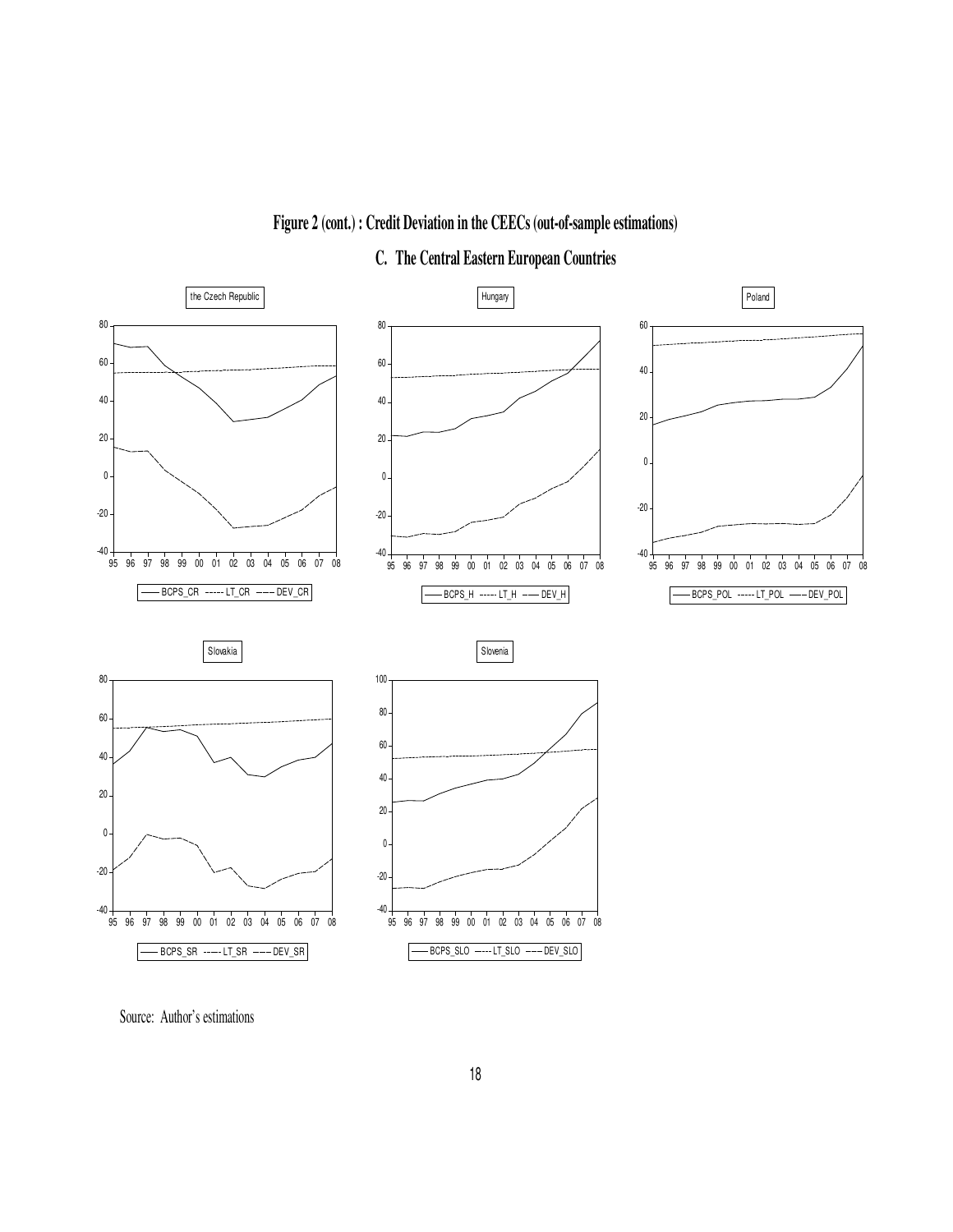|                 | Number<br>of<br><b>Banks</b> | Foreign-<br>owned<br>banks $%$ of<br>total) | Capital<br>Adequacy in<br>risk weighted<br>assets | <b>ROA</b> | <b>ROE</b> | Foreign<br>currency<br>credit in<br>total credit<br>(%) | Credit to<br>households<br>$(\% \text{ of GDP})$ | Mortgage<br>Loans<br>$(\%$ of<br>GDP) | Credits<br>to firms<br>$%$ of<br>GDP) |
|-----------------|------------------------------|---------------------------------------------|---------------------------------------------------|------------|------------|---------------------------------------------------------|--------------------------------------------------|---------------------------------------|---------------------------------------|
| <b>Bulgaria</b> | 30                           | 86.3                                        | 14.9                                              | 2.2        | 15.8       | 57.2                                                    | 26.0                                             | 12.4                                  | 49.2                                  |
| Croatia         | 33                           | 90                                          | 14.2                                              | 1.6        | 10.1       | 63.8                                                    | 36.8                                             | 15.3                                  | 28.3                                  |
| Czech Rep       | 37                           | 88.5                                        | 12.3                                              | 1.2        | 21.7       | 14.1                                                    | 21.8                                             | 14.3                                  | 23.0                                  |
| Estonia         | 17                           | 98.2                                        | $12.9**$                                          | $2.0**$    | $21.4**$   | $85.7**$                                                | 46.9                                             | 41.0                                  | $30.5***$                             |
| Hungary         | 38                           | 83.5                                        | 11.1                                              | 1.2        | 16.1       | 63.8                                                    | 28.1                                             | 22.5                                  | 30.5                                  |
| Latvia          | 27                           | 65.7                                        | 11.8                                              | 0.3        | 4.8        | 85.0                                                    | 39.2                                             | 31.1                                  | $27.5***$                             |
| Lithuania       | 17                           | 92.1                                        | $10.9*$                                           | $2.0*$     | $27.2*$    | 55.6*                                                   | 25.6                                             | 18.6                                  | $22.5***$                             |
| Poland          | 70                           | 67                                          | 11.5                                              | 2.1        | 26.4       | 34.3                                                    | 29.0                                             | 16.9                                  | 17.1                                  |
| Romania         | 42                           | 88.1                                        | 12.3                                              | 1.7        | 18.1       | 57.8                                                    | 19.7                                             | 4.1                                   | 18.8                                  |
| Slovakia        | 26                           | 96.3                                        | 12.0                                              | 1.2        | 17.8       | 21.8                                                    | 17.5                                             | 12.3                                  | 23.3                                  |
| Slovenia        | 19                           | 28.7                                        | 11.2                                              | 0.7        | 7.7        | $9.6*$                                                  | 17.8                                             | n.a.                                  | 72.0                                  |

**Table 1: Banking Sector Survey, end of 2008** 

*\*end of 2007; \*\* September 2008; \*\*\* end of 2006*

Source: Raiffeisen Bank Report, IMF Country Reports, EBRD

**Table 2: BCPS Ratio** *Absolute Deviation***\* from Trend, 2002-2008** 

|                 | 2002   | 2003   | 2004        | 2005   | 2006 | 2007 | 2008   |
|-----------------|--------|--------|-------------|--------|------|------|--------|
| <b>Bulgaria</b> | 3.4    | 14.3   | <b>10.0</b> | 14.3   | 10.0 | 16.6 | 11.9   |
| Croatia         | 3.9    | 2.5    | 1.8         | 2.3    | 4.6  | 3.9  | $-1.0$ |
| Czech Rep.      | $-4.2$ | 1.7    | 5.4         | 9.5    | 13.3 | 11.5 | 12.2   |
| Estonia         | 0.4    | 1.7    | 5.0         | 6.2    | 9.7  | 9.3  | 3.2    |
| <b>Hungary</b>  | 1.6    | 4.4    | 3.6         | 3.9    | 3.1  | 3.5  | 5.7    |
| Latvia          | 5.2    | 6.1    | 8.0         | 12.9   | 16.4 | 9.0  | 2.8    |
| Lithuania       | 1.5    | 5.1    | 5.8         | 10.5   | 10.0 | 10.5 | 4.7    |
| <b>Poland</b>   | $-1.0$ | $-1.1$ | $-1.4$      | $-1.1$ | 1.5  | 4.3  | 8.8    |
| Romania         | $-0.7$ | 1.3    | 1.4         | 2.8    | 4.7  | 8.7  | 6.2    |
| Slovakia        | $-0.7$ | 1.3    | 1.4         | 2.8    | 4.7  | 6.3  | 8.4    |
| Slovenia        | $-0.6$ | $-0.8$ | 2.8         | 5.7    | 6.9  | 9.7  | 6.9    |

*\*Absolute Deviation = Actual BCPS-Estimated (HP filter) BCPS Ratio; "excessive threshold" at 4.8 percent in bold and italic, "boom threshold" at 6.4 percent in bold.* 

Source: IMF, Author's calculations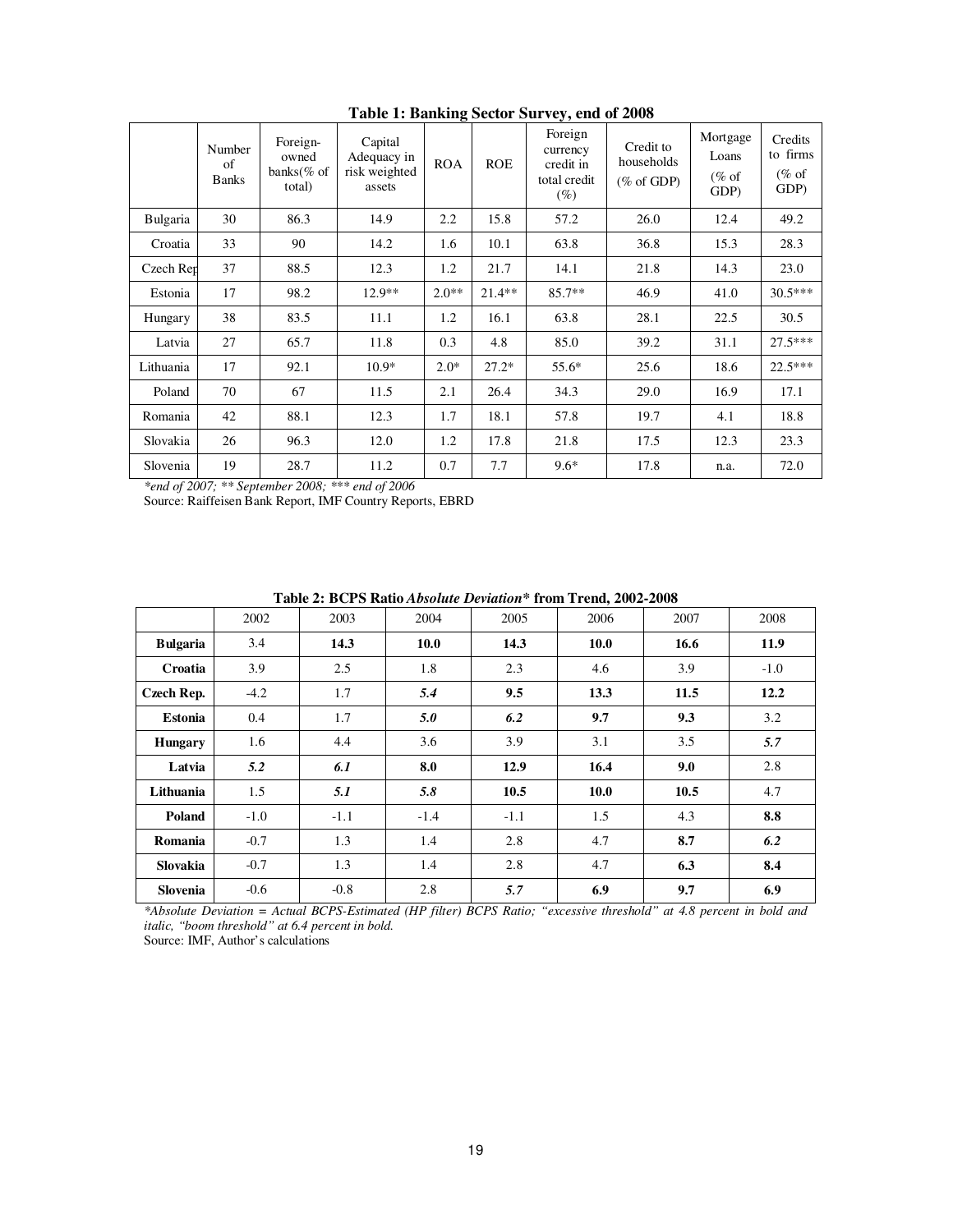|                 | 2002    | 2003    | 2004    | 2005        | 2006 | 2007 | 2008   |
|-----------------|---------|---------|---------|-------------|------|------|--------|
| <b>Bulgaria</b> | 23.0    | 52.0    | 43.3    | <b>33.0</b> | 22.6 | 33.9 | 15.9   |
| Croatia         | 7.9     | 4.8     | 3.2     | 3.7         | 6.7  | 3.7  | $-1.5$ |
| Czech Rep.      | $-14.5$ | 5.9     | 17.2    | 26.3        | 28.1 | 38.5 | 22.9   |
| <b>Estonia</b>  | 0.9     | 3.3     | 8.3     | 8.8         | 11.4 | 10.8 | 3.2    |
| <b>Hungary</b>  | 4.7     | 10.5    | 7.8     | 7.7         | 5.5  | 6.2  | 7.9    |
| Latvia          | 16.1    | 15.1    | 15.7    | 18.9        | 18.7 | 10.6 | 2.8    |
| Lithuania       | 9.5     | 22.4    | 20.0    | 25.7        | 20.0 | 20.8 | 7.3    |
| Poland          | $-3.7$  | $-3.8$  | $-5.0$  | $-3.6$      | 4.5  | 12.3 | 17.0   |
| Romania         | $-6.5$  | 9.5     | 9.1     | 14.5        | 18.1 | 30.7 | 15.1   |
| <b>Slovakia</b> | $-15.6$ | $-27.1$ | $-16.3$ | 4.9         | 12.1 | 17.7 | 8.0    |
| <b>Slovenia</b> | $-1.5$  | $-0.2$  | 5.6     | 9.7         | 10.3 | 13.8 | 17.8   |

**Table 3: BCPS Ratio Relative Deviation\*, 2002-2008** 

*\*Relative Deviation= (Actual BCPS Ratio-Estimated (HP) BCPS Ratio)/Actual BCPS; "limit threshold" at 24.9 percent in bold and italic, "boom threshold" at 31.1 percent in bold.* 

Source: Author's calculations

## **Table 4: Long-term relationships between the credit-to-GDP ratio and explanatory variables: Western European countries.**

|                     | ,, cocon a mai ob can counter itor |               |
|---------------------|------------------------------------|---------------|
| Estimator/Variables | GDP/Capita                         | Interest Rate |
| <b>Fixed Effect</b> | $0.76***$                          | $-0.06*$      |
| GMM                 | $0.67***$                          | $-1.20***$    |
| PMG                 | $0.60***$                          | $-195***$     |

*\*/\*\*/\*\*\* significant respectively at the 10%, 5% and 1%.*  Source: Author's estimations

## Table 5: Error Correction Terms  $(\theta_t)$  from the PMG estimator: Western European countries.

| $\sim$ $\mu$                                                  | -----      |
|---------------------------------------------------------------|------------|
| Belgium                                                       | $-0.28**$  |
| Denmark                                                       | $-0.62***$ |
| Finland                                                       | $-0.08**$  |
| France                                                        | $-0.45***$ |
| Germany                                                       | $-0.10***$ |
| Ireland                                                       | $-0.63***$ |
| Italy                                                         | $-0.39***$ |
| The Netherlands                                               | $-0.39**$  |
| Portugal                                                      | $-0.11**$  |
| Spain                                                         | $-0.26**$  |
| Sweden                                                        | $-0.81***$ |
| The United Kingdom                                            | $-0.12**$  |
| ۰ میلاد میلاد<br>1.1 <sub>0</sub><br>$\cdot$ $\sim$<br>$\sim$ |            |

*\*/\*\*/\*\*\* significant respectively at the 10%, 5% and 1%.* 

Source: Author's estimation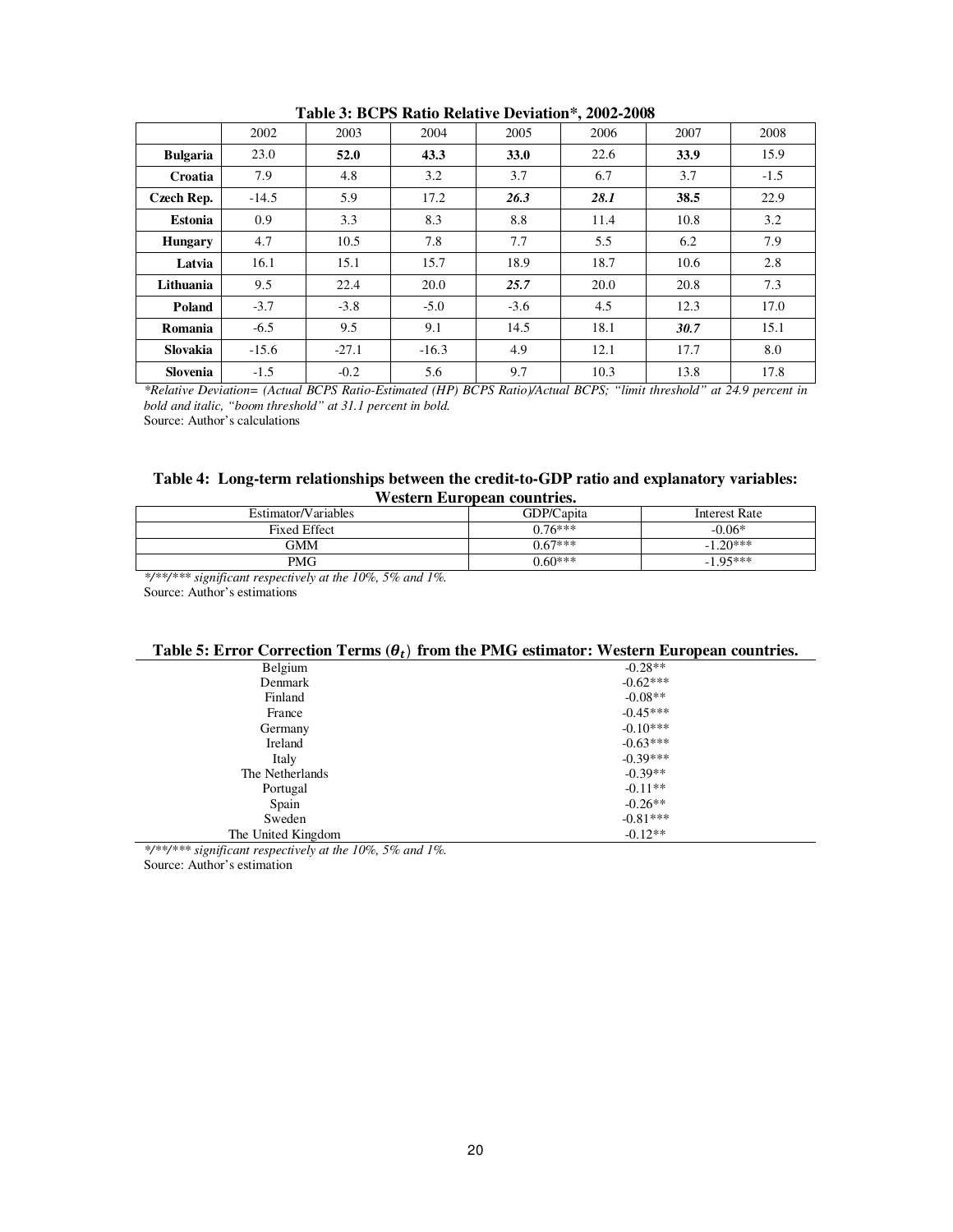|                 | Trend     | Long-term<br>Equilibrium  |                         |                            |
|-----------------|-----------|---------------------------|-------------------------|----------------------------|
|                 | Methods   | Method                    | Backé et al. (2006)     | Kiss et al. (2006)         |
| <b>Bulgaria</b> | 2003      | 2006                      | e(2004)                 | n.a.                       |
| Croatia         | 2006-2007 | 2002                      | 1994-2004               | n.a.                       |
| Czech Rep.      | 2004      | $\overline{X}$            | $\overline{X}$          | Low risk of credit boom    |
| <b>Estonia</b>  | 2004-2007 | 2003                      | e(2003)                 | High risk of credit boom   |
| <b>Hungary</b>  | 2008      | 2006                      | e(2003)                 | Medium risk of credit boom |
| Latvia          | 2002-2007 | 2004                      | e(2003)                 | High risk of credit boom   |
| Lithuania       | 2003-2007 | 2007                      | $\mathbf{x}$            | Medium risk of credit boom |
| <b>Poland</b>   | 2008      | $\overline{\mathbf{x}}$   | $\overline{\mathbf{x}}$ | Low risk of credit boom    |
| Romania         | 2006      | $\mathbf{x}$              | X                       | n.a.                       |
| <b>Slovakia</b> | 2006      | $\boldsymbol{\mathrm{X}}$ | $\mathbf{x}$            | Low risk of credit boom    |
| <b>Slovenia</b> | 2005      | 2005                      | e(2004)                 | Medium risk of credit      |

**Table 6: Private Credit Boom in the CEECs: comparison** 

The table should be read as follows: 1) The second and third columns report the date indicated the beginning (and eventually the end) of "excessive" credit growth, i.e. the year when credit level exceeds the level determined by financial development and fundamentals as estimated by our trend and long-term equilibrium methods. 2) The forth column present the results from Backé et al. (2006). The authors apply fixed-effect and panel dynamic ordinary least square, and mean group estimator and find that only Croatia has reached equilibrium in credit development in 2004 or rather over all studied period (bold figures). Other countries, namely Bulgaria, Estonia, Hungary, Latvia and Slovenia might reach the equilibrium level as well. Poland has recently approached its long-term equilibrium, while The Czech and Slovak Republics, Lithuania and Romania remain far from the equilibrium level. 3) The fifth column reports the results from Kiss et al. (2006). The authors also use the pooled mean group estimator for out-of-sample estimations in new EU countries (CEECs-8; n.a. not treated) and find that risk of credit boom is high in Estonia and Latvia. Estonia reached credit the highest equilibrium level determined for Luxembourg (constant term) in 2005 and Latvia has approached it. For other countries this risk is moderate or low. The CEECs have archived the lowest equilibrium level for Greece (constant term).It is worth to remain that we use the median value of a range of constants (see footnote 22).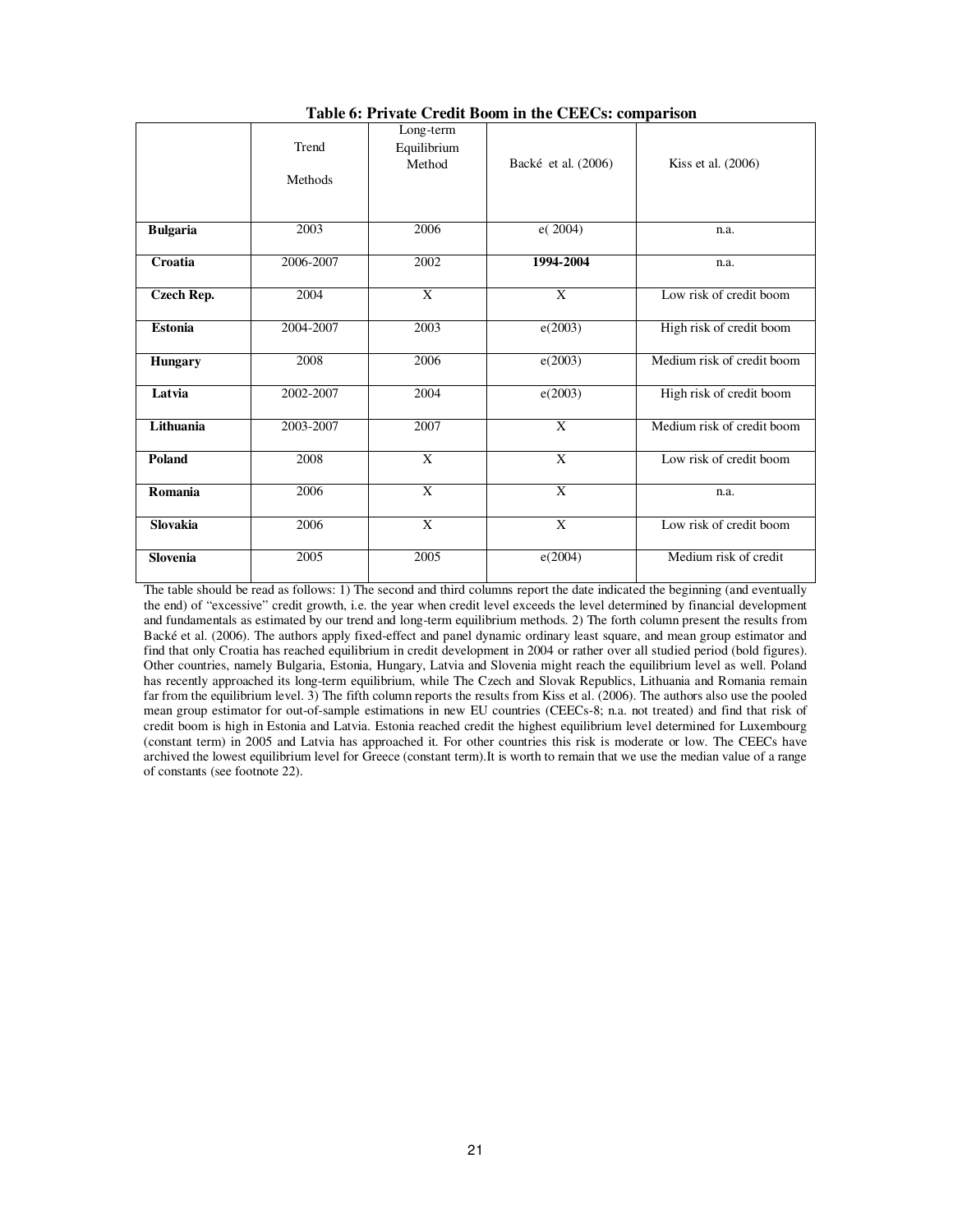## **Annex**

| Table A1: Exchange Rate Regimes in the CEECs                          |
|-----------------------------------------------------------------------|
| Managed Floating since Feb 1991                                       |
| Currency Board peg to Euro (DM) since July 1997                       |
| Fixed Peg since 1992                                                  |
| Managed Floating since Oct 1993                                       |
| Managed Floating since May 1997                                       |
| Currency Board peg to euro (DM) since Jan 1996                        |
| ERM 2 since June 2004                                                 |
| Fixed Exchange Rate to the Basket of Currencies since Dec 1991        |
| Crawling peg/band to basket $(+/- 2.25\%$ bands) since Mar 1995       |
| To Euro since Jan 2000, +/- 15% bands since May 2001                  |
| Floating since the end of 2003                                        |
| Fixed Exchange Rate peg to SDR since 1994 $(+/-1\%)$                  |
| Peg to euro since Jan 2005, ERM 2 since May 2005                      |
| Currency Board peg to USD since Apr 1994                              |
| Peg to Euro since Feb 2002, ERM 2 since Jun 2004                      |
| Fixed Exchange Rate peg to basket since May 1991                      |
| Crawling peg/band to basket since Oct 1991                            |
| Bands widened since Mar 1995 $(+/-2.0\%)$ to Mar 1999 $(+/-15\%)$     |
| Free Floating since Apr 2000                                          |
| Managed Floating since Aug 1992                                       |
| Fixed Exchange Rate peg to basket since Jan 1991                      |
| Bands widened since Jan 1996 $(+/-3\%)$ and since Jan 1997 $(+/-7\%)$ |
| Managed Floating since Oct 1998, ERM 2 since Nov 2005                 |
| Euro adoption Jan 2009                                                |
| Managed Floating since Oct 1991                                       |
| ERM 2 since Jun 2004, Euro adoption Jan 2007                          |
|                                                                       |

Source: IMF, National Central Bank

## **Table A2: Variables description**

|                                        | Table A2: Variables description                                                                                                                                                                                                                                                                                     |
|----------------------------------------|---------------------------------------------------------------------------------------------------------------------------------------------------------------------------------------------------------------------------------------------------------------------------------------------------------------------|
| The Credit-to-GDP ratio                | It is rather common in the case of the CEECs' economies to model the equilibrium<br>credit-to-GDP ratio instead of credit itself (Boissay <i>et al.</i> , 2005) since the evolution                                                                                                                                 |
|                                        | of this ratio can be considered as the progress in their transition process.                                                                                                                                                                                                                                        |
| <b>GDP</b> per Capita                  | A positive relation between two variables is expected since financial deepening<br>increases with economic development and permanent income and vice-versa.                                                                                                                                                         |
| <b>Real Interest Rate</b>              | Interest Rate is adjusted by current inflation rate to capture the cost of borrowing.                                                                                                                                                                                                                               |
| <b>Inflation Threshold.</b>            | High inflation, <i>i.e.</i> exceeding certain threshold value, is excepted to have negative<br>effect on credit growth. The non-linear threshold is set as in Cottarelli <i>et al.</i> (2003)<br>and Khan <i>et al.</i> (2001) at 4 percent and inflation dummy is computed as follows:<br>$int = dum \times CPL$ . |
| <b>Financial Liberalization Effect</b> | Several authors establish a positive effect that financial liberalization has on<br>financial deepening. This effect is approximated by a decreasing spread between<br>lending and deposit rates.                                                                                                                   |
| Crowding-in, Crowding-out effect       | A negative relation between an increase in bank credit to the public sector and<br>financial development is rather straightforward.                                                                                                                                                                                 |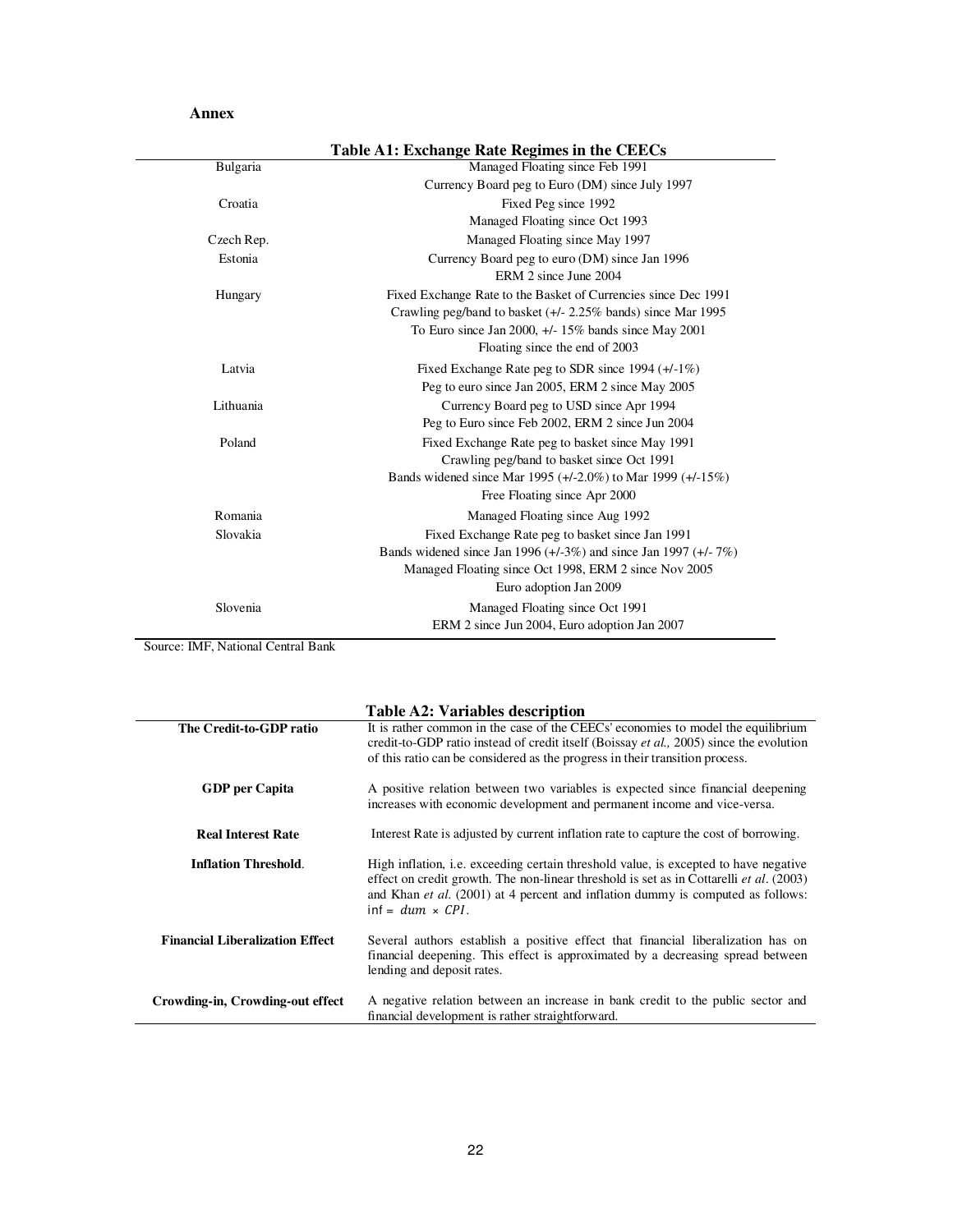#### **References**

Aghion Ph. and P. Howitt (1992), "A Model of Growth through Creative Destruction" *Econometrica*, vol. 60(2), 323-351.

Aghion Ph., Ph. Bacchetta and A. Banerjee, (1999), "Financial Liberalization and Volatility in Emerging Market Economies", *Studienzentrum Gerzensee Working Papers* No. 98/02.

Arcalean C., O. Calvo-Gonzalez, C.More, A. van Rixtel, A.Winkler and T.Zumer (2005), "The Causes and Nature of the Rapid Credit Growth of Bank Credit in the Central, Eastern and Southeastern European Countries" in Enoch Ch. and I. Ötker-Robe (dir.), Rapid Credit Growth in Central and Eastern Europe: Endless Boom or Early Warning?, Palgrave Macmillan editions.

Backé P., B. Egert and T. Zumer (2006), "Credit Growth in Central and Eastern Europe. New(Over)shooting Starts ?", *ECB Working Paper Series* no 687.

Bernanke B., M. Gertler and S. Gilchrist (1999), "The Financial Accelerator in a Quantitative Business Cycle Framework", Handbook of Macroeconomics, in: J. B. Taylor & M. Woodford (ed.), Handbook of Macroeconomics, edition 1, volume 1, chapter 21, pages 1341-1393 Elsevier.

Berger A. and G. Udell (2004), "The Institutional Memory Hypothesis and the Procyclicality of Bank Lending Behaviour ", *Journal of Financial Intermediation*, vol. 13 (4), 458-495.

Boissay F., O. Calvo-Gonzalez and T. Kozluk (2005), "Is Lending in Central and Eastern Europe Developing too Fast?" in Enoch Ch., Ötker-Robe I.(dir.), "Rapid Credit Growth in Central and Eastern Europe: Endless Boom or Early Warning?", Palgrave Macmillan eds.

Brzoza-Brzezina M. (2005), "Lending Booms in Europe's Periphery: South-Western Lessons for Central -Eastern Members", *ECB Working Paper*, No. 543.

Caldéron C. and L. Liu (2002), "The direction of causality between financial development and economic growth", *Central Bank of Chile Working Paper*, No. 184/2002.

Calvo G. and F. Coricelli (1992), "Stagflationary Effects Stabilization Programs in Reforming Socialist Countries: Enterprise-side and Household-side Factors", *World Bank Economic Review*, vol. 6(1), 71-90.

Calvo G. and F. Coricelli (1993), "Output Collapse in Eastern Europe: The Role of Credit", *IMF Staff Papers*, vol. 40(1), 32-52.

Chang R. and A. Velasco (1998), "The Asian Liquidity Crisis", *NBER Working Paper*, No 6796.

Chang R. and A. Velasco (2000), "Financial Fragility and the Exchange Rate Regime", *Journal of Economic Theory,* vol. 92(1), 1-34.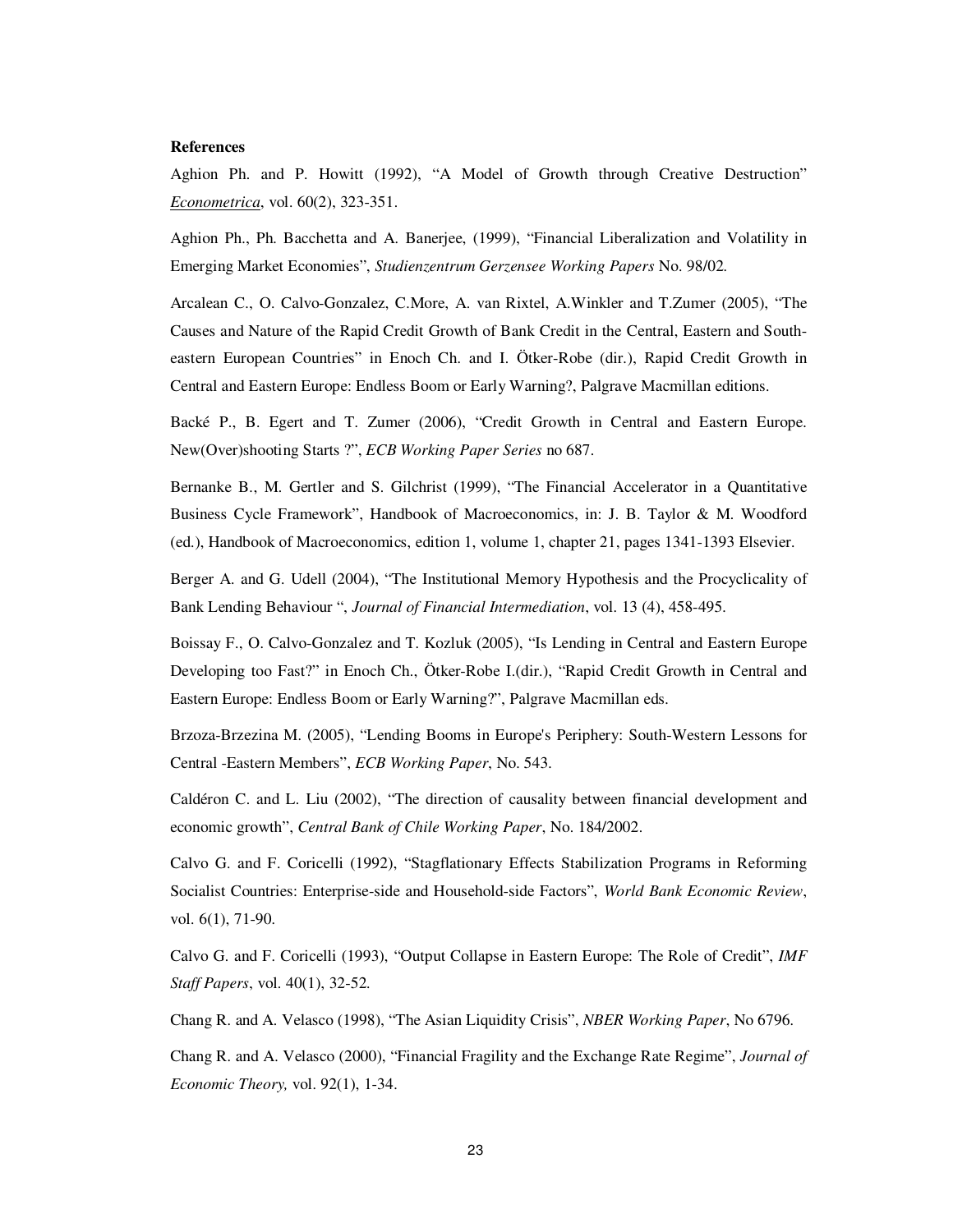Coricelli F. and I. Masten (2004), "Growth and Volatility in Transition Countries: the Role of Credit", in Festschrift in Honor of G. A. Calvo, April, 2004, IMF, preliminary draft, available at http://www.imf.org/external/np/res/seminars/2004/calvo/pdf/corice.pdf.

Cottarelli C., G. Dell'Ariccia and I. Vladkova-Hollar (2005), "Early birds, late risers, and sleeping beauties: Bank credit growth to the private sector in Central and Eastern Europe and in the Balkans", *Journal of Banking & Finance*, Elsevier, vol. 29(1), 83-104.

Coudert V. and C. Pouvelle (2008), "La croissance des crédits dans les pays d'Europe central et orientale est-elle excessive? ", *Bulletin de la Banque de France*, n°172, Avril 2008.

Demirgüç-Kunt A. and E. Detragiache (1997), "The Determinants of Banking Crises: Evidence from Developing and Developed Countries", *IMF Working Paper,* No. 97/106.

Diev P. and C. Pouvelle (2008), "Stabilité financière des nouveaux États membres et pays candidats à l'Union européenne", *Débats Economiques,* Banque de France, février 2008.

Enoch Ch. and I. Ötker-Robe (2007), "Rapid Credit Growth in Central and Eastern Europe: Endless Boom or Early Warning?", Palgrave Macmillan eds.

Goldstein I. (2001), "Interdependent Banking and Currency Crises in a Model of Self-Fulfilling Beliefs", Mimeographed, Princeton University.

Gourinchas P.-O., R.Valdés and O.Landerretche (2001), "Lending Booms: Latin America and the World", *NBER Working Paper*, No. 8249.

Grossman G.M. and E. Helpman (1991), "Quality Ladders in the Theory of Growth", *Review Economic*, 58(1), 43-61.

IMF (2004), "Are Credit Booms in Emerging Markets a Concern?", available at http://www.imf.org/external/pubs/ft/weo/2004/01/pdf/chapter4.pdf

IMF (2009), "Country Report", No.09/86

Kaminsky G. and C. Reinhart (1999), "The Twin Crises. The Causes of Banking and Balance-of-Payments Problems," *American Economic Review*, vol. 89(3), 473-500.

Kiss G., M. Nagy and B. Vonnak (2006), "Credit Growth in Central and Eastern Europe: Trend, Cycle or Boom", *MNB Working Paper*, No. 2006/10.

Kyotaki N. and J. Moore (1997), "Credit Cycles", *Journal of Political Economy*, vol. 105(2), 211- 248.

Levine R. (1997), "Financial Development and Economic Growth: Views and Agenda", *Journal of Economic Literature*, vol. 35 (2), 688-726.